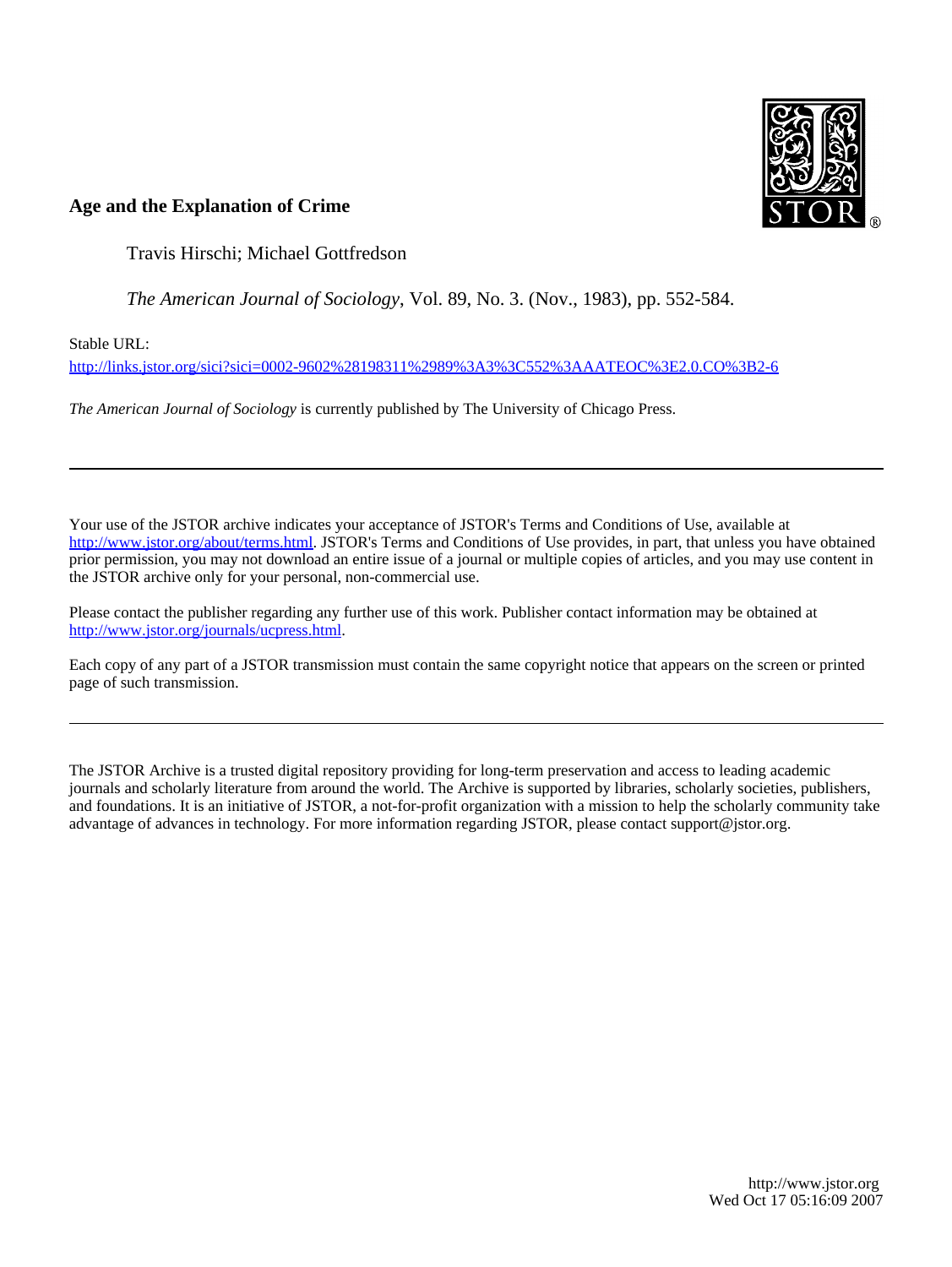# **Age and the Explanation of Crime1**

Travis Hirschi *University of Arizona* 

Michael Gottfredson *University of Illinois at Urbana-Champaign* 

> One of the few facts agreed on in criminology is the age distribution of crime. This fact has been used to criticize social theories of crime causation, to provide the foundation for other theories, to justify recent emphases on career criminals, and to support claims of superiority for longitudinal designs in criminological research. In the present paper, we argue that the age distribution of crime is sufficiently invariant over a broad range of social conditions that these uses of the age distribution are not justified by available evidence.

According to a recent criminology textbook (Allen et al. 1981, p. 235), age is the easiest fact about crime to study. In one sense, the statement is true: the age of the offender is routinely recorded, and age distributions of crime covering a variety of contexts over a long period are not hard to find.\* As a result, no fact about crime is more widely accepted by criminologists. Virtually all of them, of whatever theoretical persuasion, appear to operate with a common image of the age distribution. This distribution thus represents one of the brute facts of criminology. Still, the statement that age is an easy fact to study is decidedly misleading. When attention shifts to the meaning or implications of the relation between age and crime, that relation easily qualifies as the most difficult fact in the field. Efforts to discern the meaning of the large amount of research on the topic in terms supplied by those doing the research have

**<sup>I</sup>**We wish to thank David van Alstyne, Timothy Flanagan, and Jill Rosenbaum for their help. Michael Hindelang participated fully in the preliminary stages of this paper. Requests for reprints should be sent to Travis Hirschi, Department of Sociology, University of Arizona, Tucson, Arizona 8572 1.

<sup>2</sup> Most of the available data on age and crime are "official" data-i.e., data on arrestees or prisoners. They are, therefore, subject to traditional criticisms of official data they may reflect biased enforcement rather than the behavior of offenders. The logical forms such bias could take are virtually endless. For example, juveniles may be more likely than adults to be arrested either because they commit a larger portion of their offenses in groups and groups are more easily apprehended, or because they are less skilled in evasion. Or juveniles may be less vulnerable to arrest than adults because of leniency. Empirical examination of such biases, with data from self-report and victimization surveys, suggests that the biases do not account for the relation between age and crime (see, e g., Empey 1978)

0 1983 by The University of Chicago. All rights reserved. 0002-9602/84/8903-0002\$01.50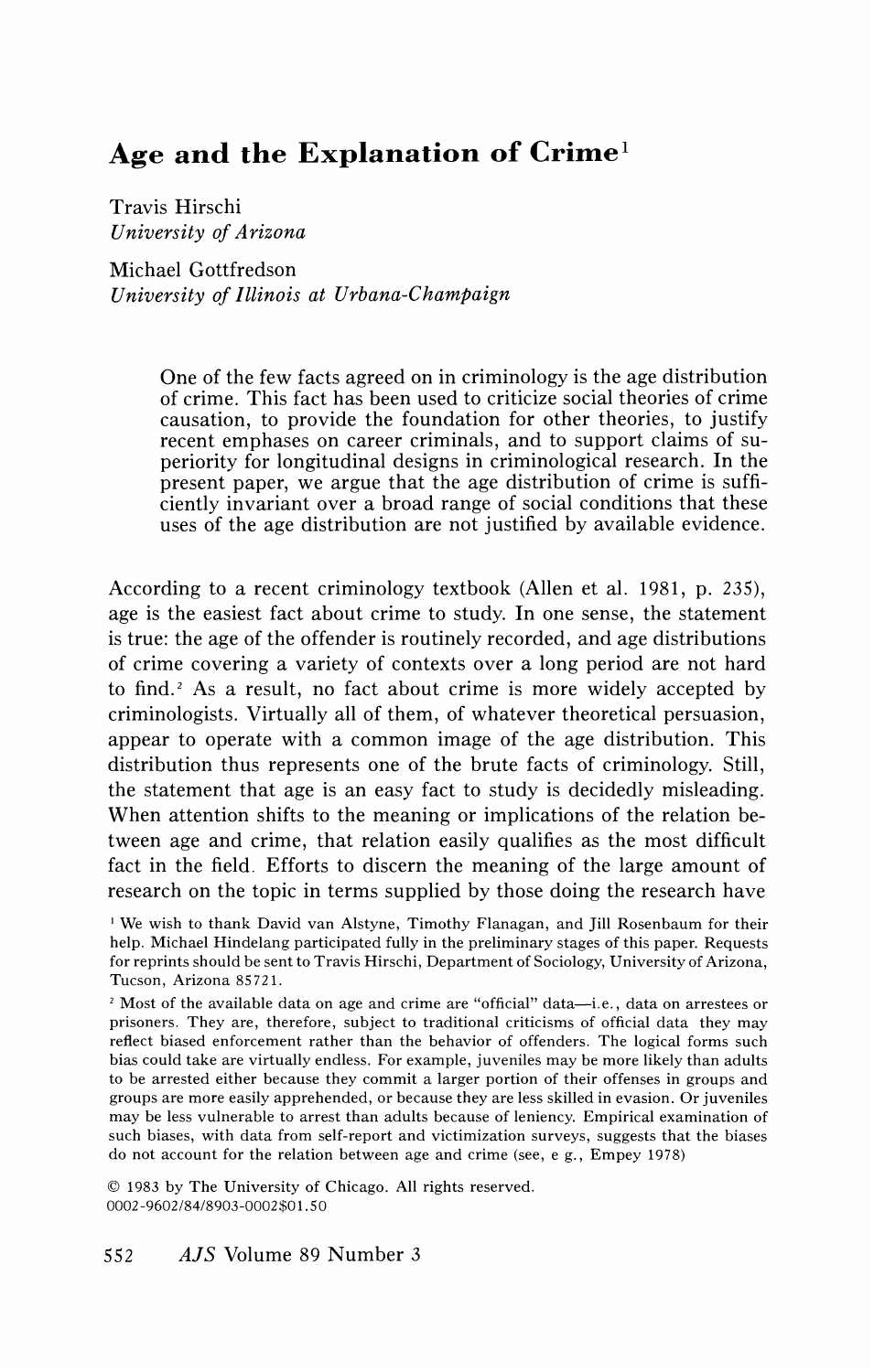turned out to be futile (e.g., Wootton 1959, chap. *5;* see also Wolfgang, Figlio, and Sellin 1972, p. 105), as have efforts to explain the relation in statistical terms (Rowe and Tittle 1977).

Faced with this intransigent fact, the response in criminology has been generally scientific and logical. Theorists are frequently reminded that their explanations of crime must square with the age distribution, and theories are often judged by their ability to deal with "maturational reform," "spontaneous remission," or the "aging-out" effect (Matza 1964; Hirschi 1969; Empey 1978; Siegal and Senna 1981). Although some theories fare better than others when the age criterion is invoked, no theory that focuses on differences between offenders and nonoffenders avoids altogether the complaint that it provides an inadequate explanation of the age distribution. Given the persuasiveness of the age criticism of traditional theories, it is not surprising to find recent explanations of crime explicitly tailored to fit the accepted variability in crime by age (Matza 1964; Greenberg 1979; Trasler 1980). In fact, there is reason to believe that age could replace social class as the master variable of sociological theories of crime (see Empey 1978; Glaser 1978; Greenberg 1979).

On the research side, the age effect has been instrumental in the rise of the longitudinal study to its current status as the preferred method of criminological research. The major studies of the past decade, including several still under way, have used this design (Wolfgang et al. 1972; West and Farrington 1973; Elliott, Ageton, and Huizanga 1978; McCord 1979; Wadsworth 1979). This research emphasis gains much of its attractiveness from the association between age and such concepts as 'career criminal," "recidivism," and "desistance," all of which are thought to be of considerable theoretical and practical import and all of which are thought to require, by definition, longitudinal designs for their study.

Given the increasing role of age in criminological theory and research (e.g., Elliott, Ageton, and Canter 1979; Greenberg 1979; Farrington 1979; Matza 1964; Petersilia 1980; Zimring 1981) and the wiclely accepted critique of sociological theories on the basis of the age effect (e.g., Matza 1964; Hirschi 1969; Empey 1978; Siege1 and Senna 1981), it seems to us that those in the field should consider the possibility that current conceptions of the age effect and its implications for research and theory are misguided. To that end, in this paper we advance and attempt to defend

<sup>&</sup>lt;sup>3</sup> The Rowe and Tittle article is a thorough attempt to account for the age effect in a large sample of respondents 15 and older whose criminality was measured by self-reports. Although the authors report isolating a segment of their sample (of unknown size) in which there is no relation between age and crime, we believe this group is composed largely of respondents whose self-reports are manifestly unreliable. It is consistent with our hypothesis that the relation between age and crime is stronger in the "reliable" portion of the sample than in any of the many other subgroups Rowe and Tittle isolate.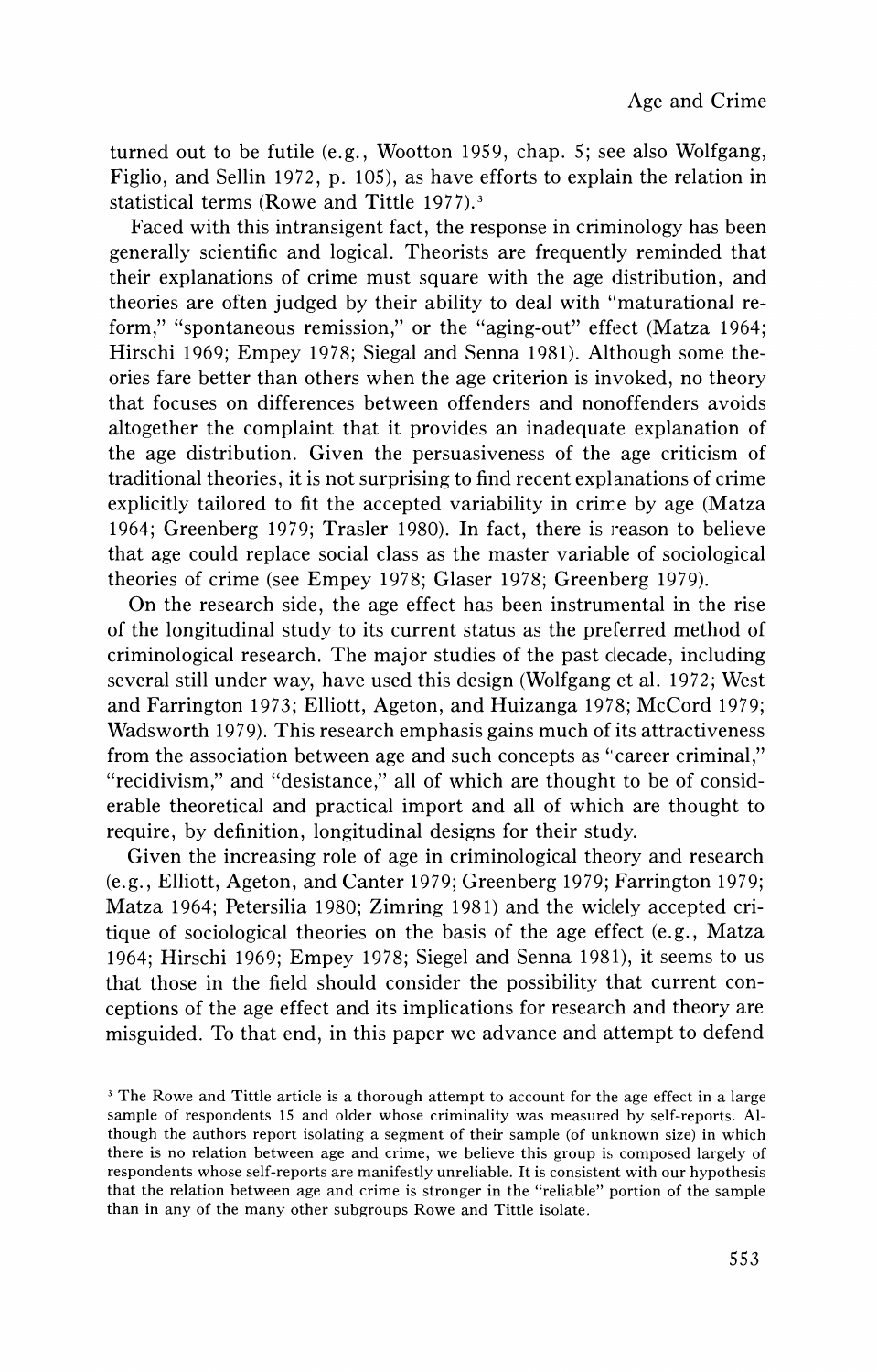the following theses: (1) the age distribution of crime is invariant across social and cultural conditions; (2) theories of crime that do not explicitly attend to age have no logical or empirical obligation to do so and should not be judged by their apparent ability or inability to account for the age effect; (3) the age distribution of crime cannot be accounted for by any variable or combination of variables currently available to criminology; (4) explanations focusing explicitly on the age effect must be compatible with an apparently direct effect of age on crime; *(5)* the conceptual apparatus that has grown up around the age effect is largely redundant or misleading; (6) identification of the causes of crime at any age may suffice to identify them at other ages as well; if so, cohort or other longitudinal designs are not necessary for the proper study of crime causation.

We recognize the difficulty in establishing some of our theses, especially those that deny either the significance of variability not yet investigated or the power of explanations not yet advanced. Nevertheless, we find nothing in the available research literature inconsistent with our position, and we find a good deal to support it. Furthermore, we consider our specific theses to be logically connected to such an extent that we are obligated to explore each and all of them; were we to discard the difficult or inconvenient issues, we would in effect grant the untenability of our entire position, something we are not now prepared to do. If currently popular approaches to the age distribution are inadequate, there seems little reason to pursue them along traditional lines without considering an alternative position.<sup>4</sup>

### I THE AGE EFFECT IS **IIYVARIAIYT**

Theoretical and textbook discussions of the age effect often presuppose or flatly assert (the former is more common) variations in this effect over time, place, demographic subgroups, or type of crime (Empey 1978, p. 391; Jensen and Rojek 1980, pp. 70-71; Reckless 1973, p. 81; Glaser 1978; Allen et al. 1981, pp. 234-35). Typically, the current age distribution of crime in the United States as revealed by the Uniform Crime Reports (UCR) is shown and the reader is left with the impression that this distribution is only one of many such distributions revealed by research.

Collectively, reviewers have recommended that we seriously qualify or abandon the majority of our theses, including the argument that the age effect is invariant, which is the key to the remainder The general complaint is that our assertions are "too strong," "sweeping," or "unsubstantiated." We believe that our assertions are derived from the evidence, although we grant that in many cases they go beyond it. If we are wrong, it should not be too hard to show that we are wrong. The risk to the field of considering our hypotheses would therefore appear to be minimal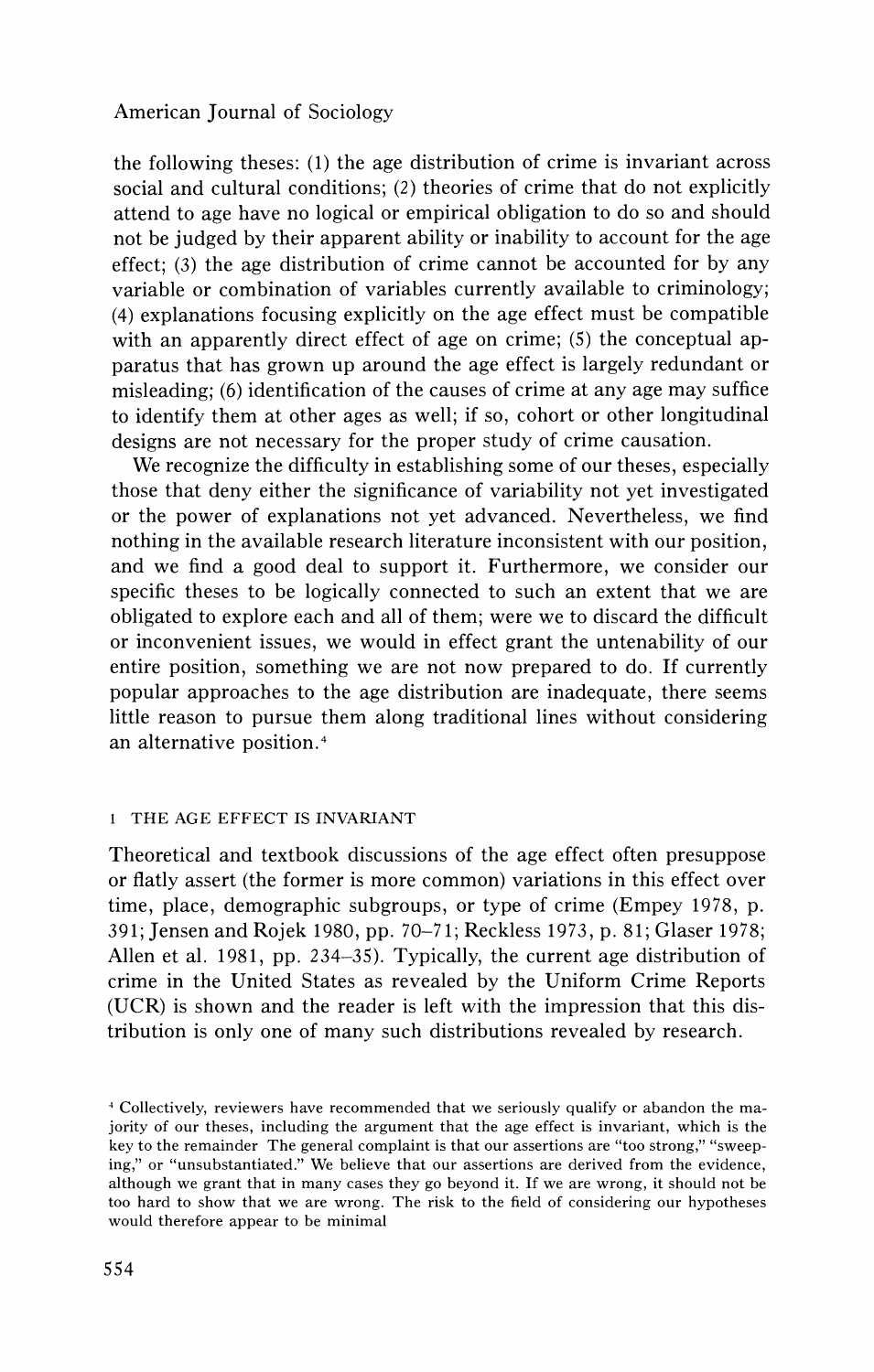Time and Place

Figures 1, 2, and *3* show three age distributions of criminality:' one from England and Wales in 1842-44 as reported by Neison in 1857, another from England in 1908 as reported by Goring in 1913, and another from the most recently available UCR for the United States (U.S. Department of Justice 1979). Looking at one of these distributions, Goring (1913) concluded that the age distribution of crime conformed to a "law of nature."<sup>6</sup> The similarity between the three distributions is sufficient to suggest that little or nothing has happened to Goring's law of nature since he first discovered it. The shape or form of the distribution has remained virtually unchanged for about 150 years.' Recent data, the basis for many assertions of variability in the age distribution, force the same conclusion: **'L.**. . while population arrest rates have changed in absolute magnitude over time (almost doubling between 1965 and 1976), the same pattern has persisted for the relative magnitudes of the different age groups, with fifteen to seventeen year-olds having the highest arrest rates per population of any age group" (Blumstein and Cohen 1979, p. 562).

We do not know how England and Wales in the 1840s differed from the United States in the 1980s. Presumably the differences are large across a variety of relevant dimensions. We do know, however, that in the 1960s, the age distribution of delinquency in Argentina (DeFleur 1970, p. 131) was indistinguishable from the age distribution in the United States, which was in turn indistinguishable from the age distribution of delinquency in England and Wales at the same time (McClintock and Avison 1968). If the form of the age distribution differs from time to time and from place to place, we have been unable to find evidence of this fact.

<sup>&</sup>lt;sup>5</sup> The figures presented in this paper are only illustrative of many similar figures that could be constructed from the literature. The following sources contain age-crime distributions for Belgium, Sweden, West Germany, France, Italy, Russia, and Japan, respectively, at various times in this century, largely since World War 11: Swedish National Central Bureau of Statistics 1980; Jacquart, n.d.; Mannheim 1965; Rang01 1962; Besson 1961; Ponti 1962; Callcott 1935.

Goring contrasted the observed distribution of age at first conviction among habitual criminals with two theoretical probability distributions (Pearson's Type I and 111) and found a poor fit. However, he concluded that exclusion of the youngest age groups (10-20-yearolds) produced a close fit between observed and expected Type I distributions. Arguing that interference by artificial agencies produces the initial incompatibility between the two distributions ("the efforts of the law to postpone its penalties in the case of juveniles"), Goring concluded that "the age-frequencies at first conviction of habitual criminals . . . obey natural laws of frequency . . ." (Goring 1913, p. 211).

<sup>&</sup>lt;sup>7</sup> This conclusion is supported by data from Quetelet (1969), U.S. prison statistics (U.S. Department of Commerce, Bureau of the Census 1893; Best 1930), and by the UCR over the period in which age statistics have been published (1930s to 1980). Although data from the Soviet Union are sparse, available sources indicate that they are probably comparable: "Soviet writers generally assert that delinquency is concentrated in the 'troublesome' years between 15 and 17" (Conner 1970, p. 286). See also the studies cited in n. 5 above.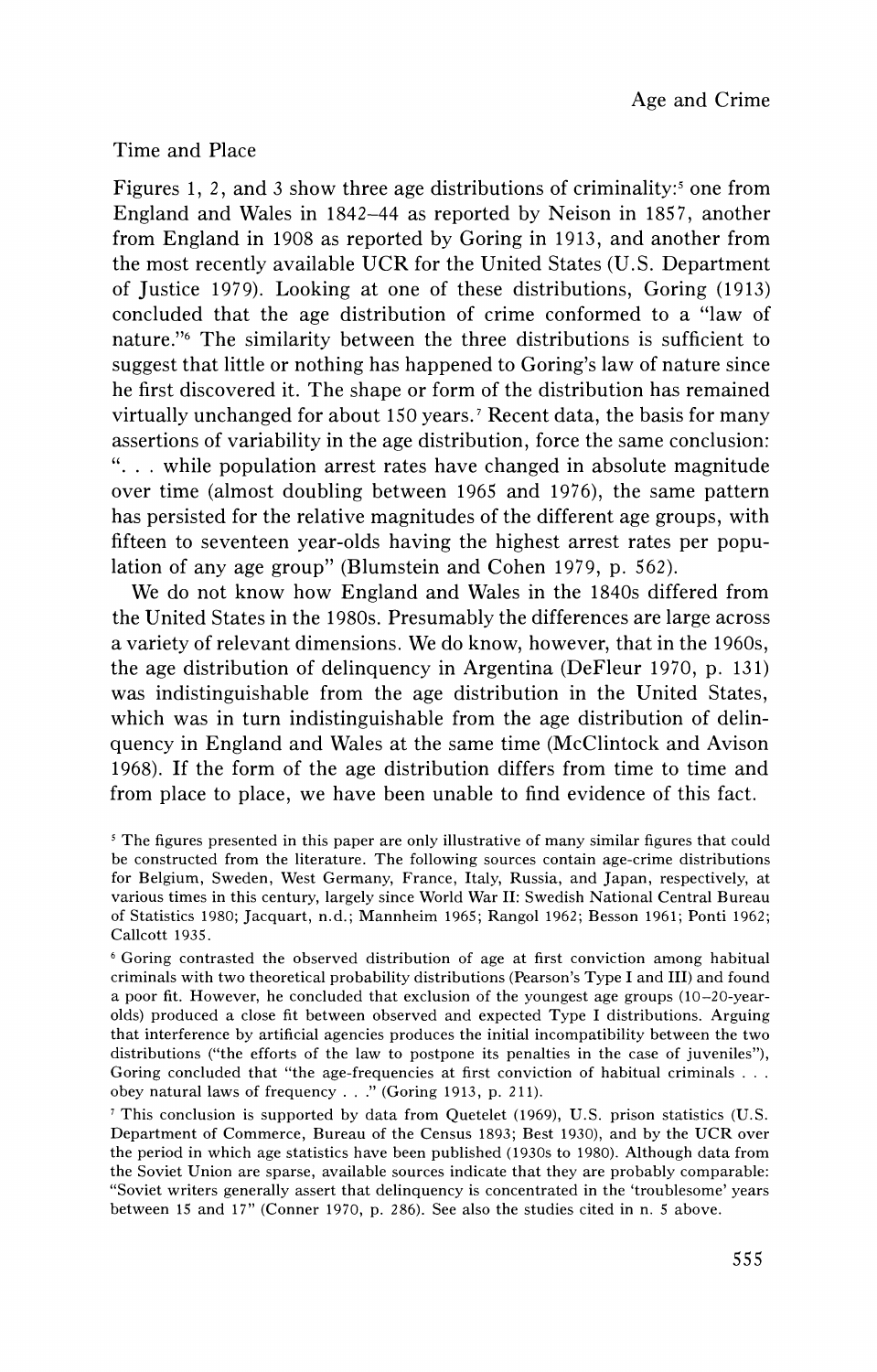# Demographic Groups

Most discussions of the age distribution in a theoretical context assume important differences for demographic subgroups. Textbooks often compare rates of increase in crime for boys and girls for particular offenses, thus suggesting considerable flexibility in the age distribution by sex. "Age-of-onset" studies easily suggest that, say, black offenders "start earlier" than white offenders; such a suggestion gives the impression that the age distribution of crime varies across ethnic or racial groups (see, e.g., Wolfgang et al. 1972, p. 131). Figures 4 (sex) and 5 (race) show that such suggestions tend to obscure a basic and persistent fact: available data suggest that the age-crime relation is invariant across sex and race.<sup>8</sup>



**AGE** 

FIG.1.-Criminal offenders in England and Wales, 1842, 1843, 1844, by age and sex. Rates per 100,000 population. (Source of data. Neison [1857, pp. 303-41.)

<sup>8</sup> See also fig. 1, where the Neison (1857) data for males and females are drawn to the same scale. At first glance, the figure suggests that the age distribution of crime for females is "flatter" than that for males, an impression sometimes reported in the literature. The fact is that it is not flatter. On the contrary, except for differences in level, the curves are virtually the same.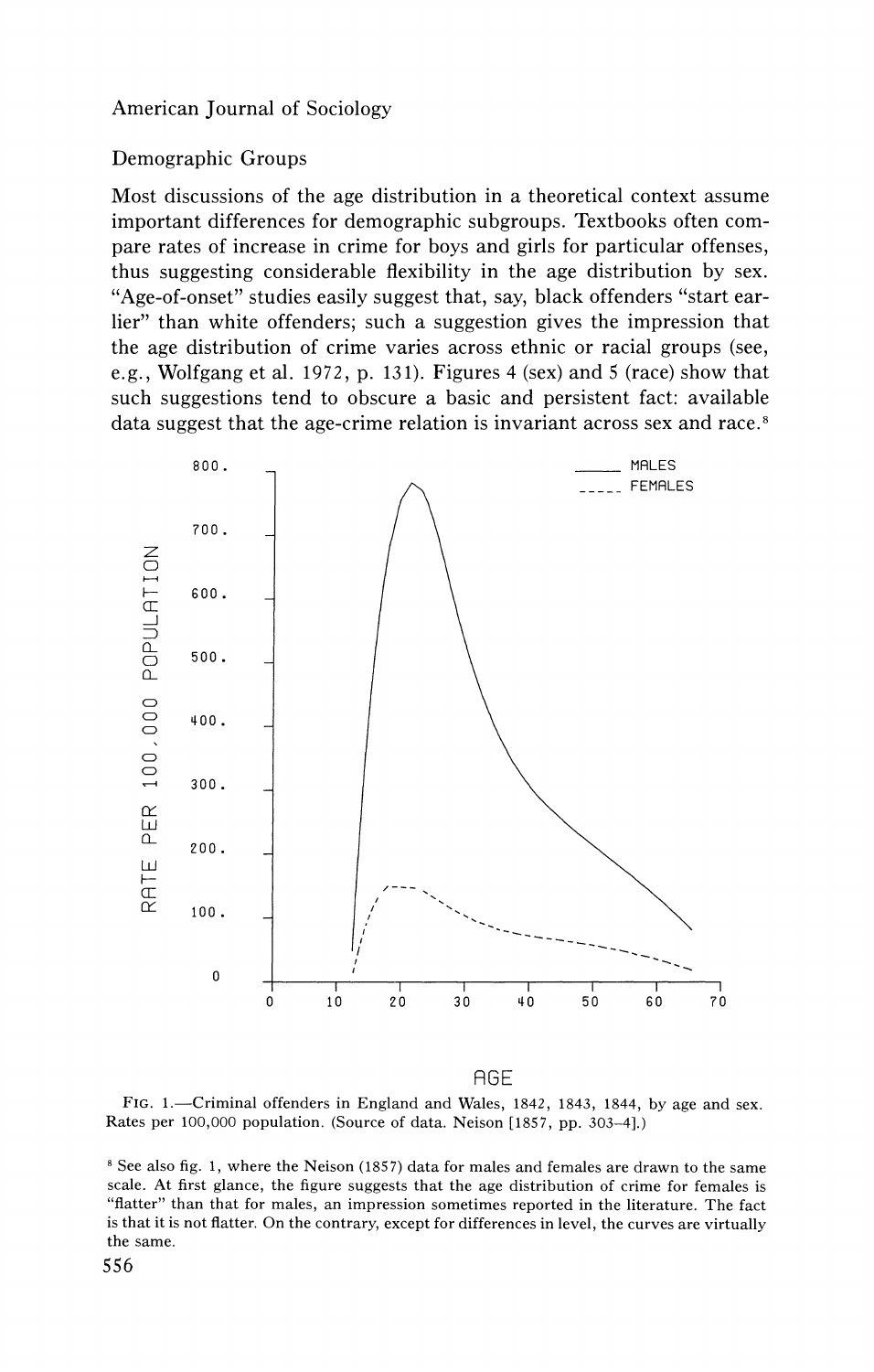## Type of Crime

A consistent difference in the age distribution of person and property offenses appears to be well-established, at least for official data. In such data, person crimes peak later than property crimes, and the rate declines more slowly with age. The significance of this fact for theories of criminality is, however, problematic. For one thing, self-report data do not support the distinction between person and property offenses; they show instead that both types of offense peak at the same time (see, e.g., Elliott et al. 1978) and decline at the same rate with age (Tittle 1980). The peak years for person and property offenses in self-report data are the midteens, which are also the peak years for property offenses in official data. In contrast, person offenses in official data peak in the late teens or early twenties.



FIG. 2 -Frequencies of age of criminals at first conviction as a percentage of the freencies of age in the general population. Males over 15 years, England, 1908. (Source of ta. Goring 11913, pp. 201-21.)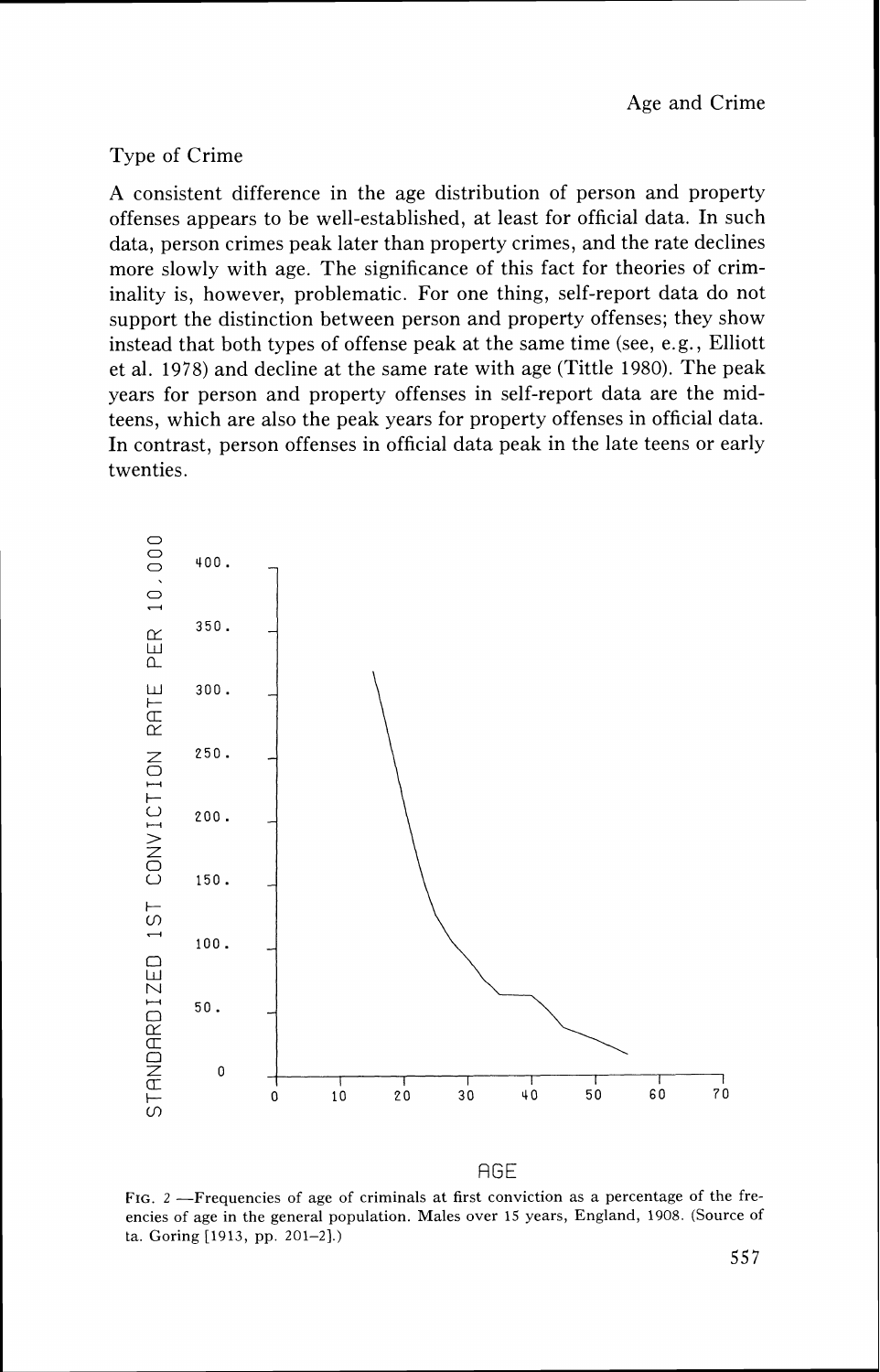If the self-report results are taken as indicative of the level of criminality, the difference in the peak years for person and property offenses in official data may be accounted for by age-related differences in the *consequences*  of person and property crimes. One of these differences lies in the seriousness of offenses. Wolfgang and his colleagues report that "injury seriousness scores advance dramatically at each offense rank number," while the increase in seriousness for theft offenses is negligible (1972, p. 171). Offense rank is correlated with age (as a group, second offenders are older than first offenders). It should follow that age is positively correlated with the seriousness of injury offenses but not with the seriousness of theft offenses. By extension (and this is consistent with everyday observation), "injury" offenses by the very young are unlikely to be sufficiently serious to attract the attention of officials. Indeed, as long ago as 1835, Quetelet (1969) presented data on the correlation between physical strength and



FIG.3.-Age distribution of persons arrested in the United States for all offenses, standardized for their representation in general population, 1977. (Source of data: U.S. Department of Justice [1979, p. 171]. N.B.. Data are approximate.)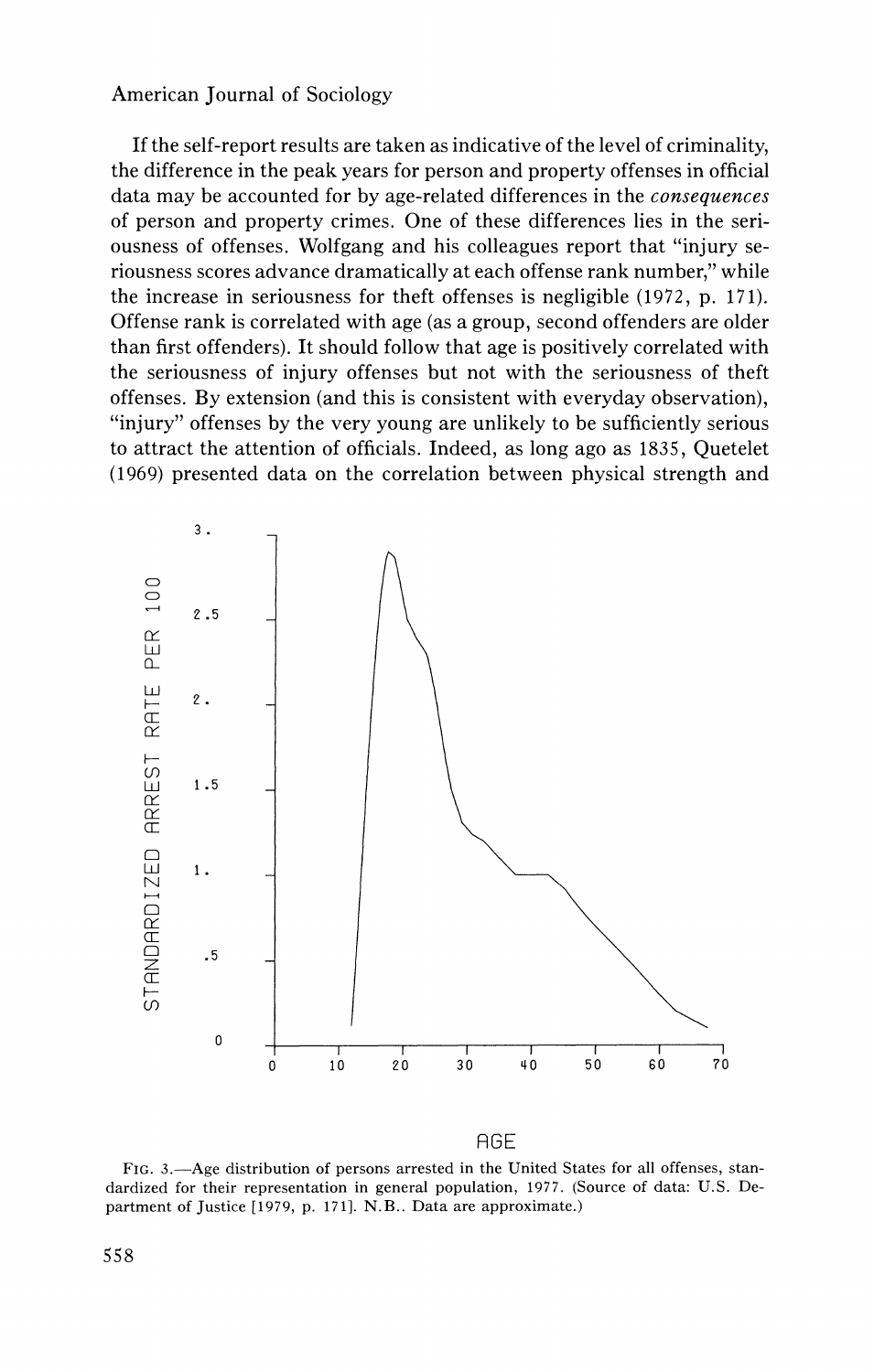age alongside data on the age distribution of crime, the idea being that some crimes appear only when the strength necessary to inflict injury or coerce others has been attained. Apparently, the tendency to commit criminal acts, as reflected in theft offenses, however measured, and in violent offenses, as measured by self-reports, peaks before the physical ability necessary for serious violent offenses. The peak age for person offenses is thus a consequence of the confluence of the "tendency" and "ability" curves. Since strength continues to increase after the peak age of criminality has been reached, the person-crime curve declines from a later point. For a brief period, increases in the dangerousness of offenders more than offset their declining tendency to commit offenses.

The slower decline of person offenses in official data may reflect the fact that a greater proportion of such offenses involve primary group



FIG.4.-Age distribution of persons found guilty of indictable offenses, standardized by sex, England and Wales, 1965. Conviction ratio. percentage of offenders in age group divided by percentage of population in age group. (Source of data: McClintock and Avison [1968, p. 170].)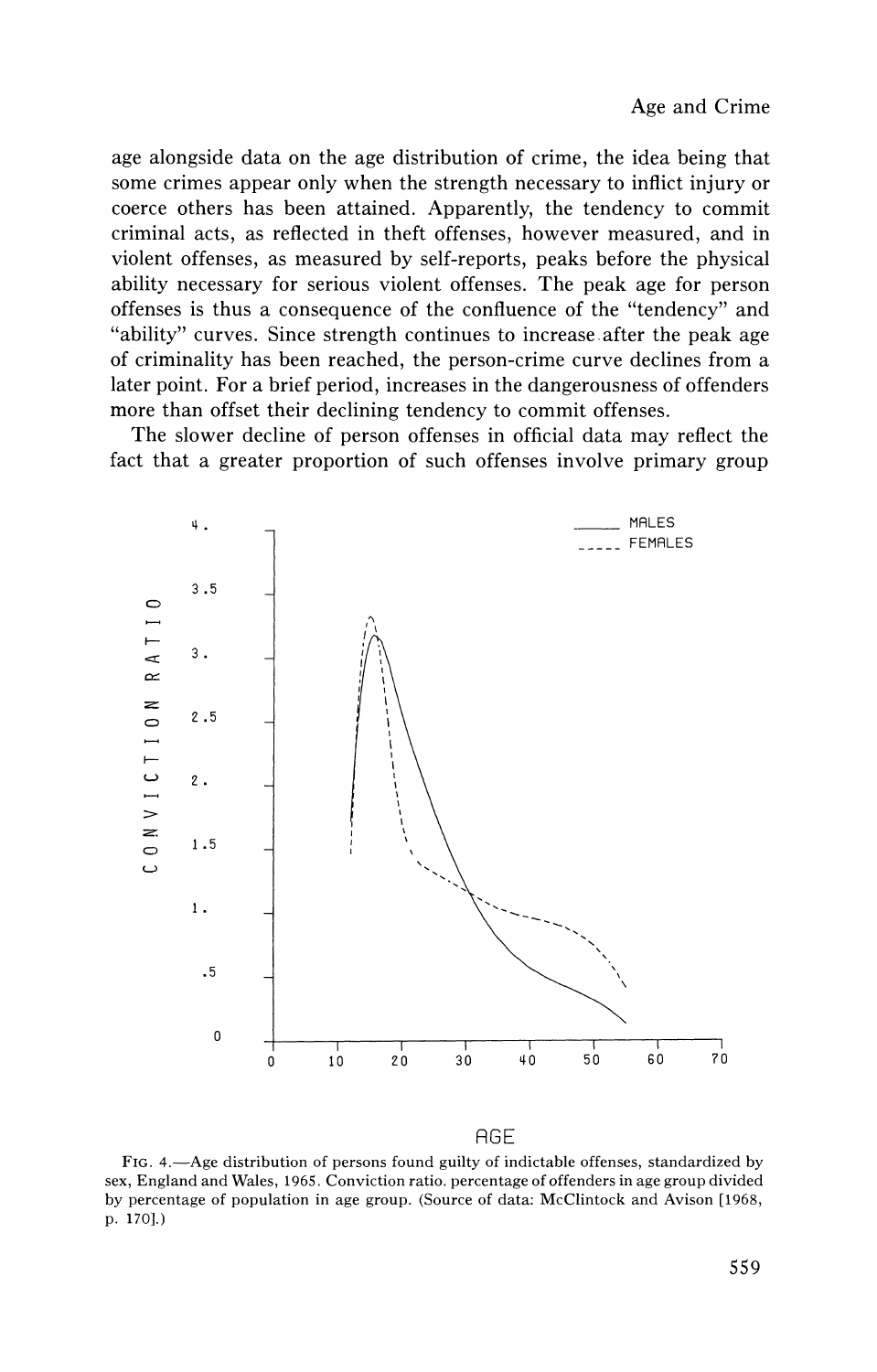conflicts. Primary group conflicts may be assumed to be relatively constant over the age span and to produce a relatively stable number of assaultive offenses during the period of capability (i.e., among those neither very young nor very old). If these offenses were subtracted from the total number of person offenses, the form of the age curve for person offenses would approximate more closely that for property offenses. These speculations are consistent with the self-report finding of no difference between person and property crimes with respect to the long-term effects of age (Tittle 1980, p. 92).

Since our thesis is that the age effect is invariant across social and cultural conditions, it may appear that our explanation of the apparent difference between person and property crimes requires modification of our thesis. Actually, in some social conditions, the effects of age may be muted. As people retreat into the primary group context with increasing



FIG.5.-Delinquency rates by race and age. (Source of data: Wolfgang et al. [1972, p. 1091.)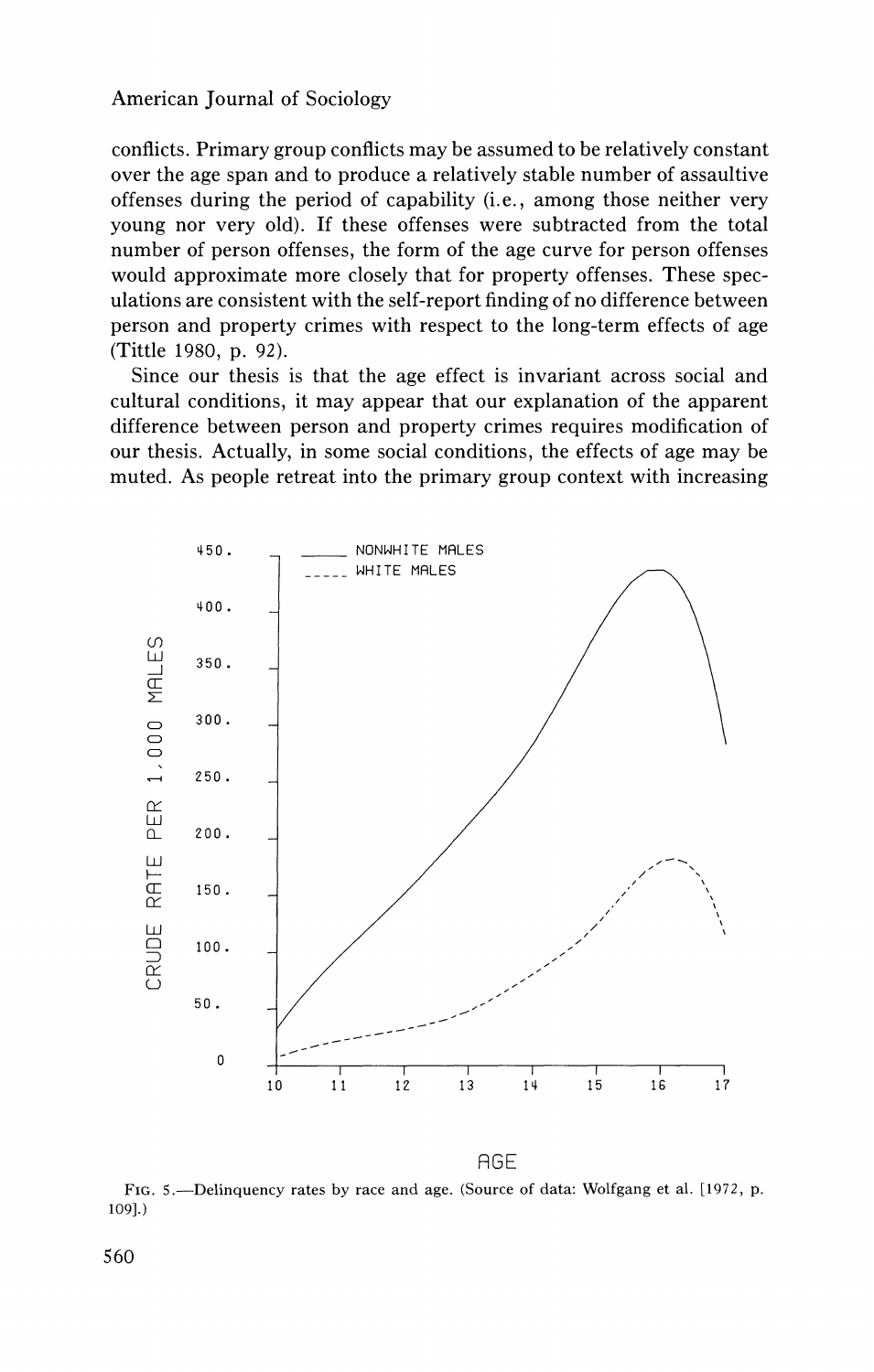age, the relatively rare criminal events that occur in this context continue to occur. Outside the primary group context, the effects of age on person offenses show themselves even more clearly. So, while we may find social conditions in which age does not have as strong an effect as usual, the isolation of such conditions does not lead to the conclusion that age effects may be accounted for by social conditions. On the contrary, it leads to the conclusion that in particular cases the age effect may be to some extent obscured by countervailing social processes.9

### Artificial Conditions and Behavior Analogous to Crime

Theories designed to explain age effects focus on the social position of youth vis-a-vis adults, suggesting that if their situations were identical, the differences in their crime rates would disappear. One way to test such theories would be to construct an artificial environment in which age varies and the forces said to create the age relation are held constant. For example, if differential labor force participation is said to account for the age effect, we could test this thesis by creating an environment in which no one participates in the labor force. All this is more easily said than done. The closest we can come to a natural approximation of an environment that holds at least some of the putative causal variables constant is the prison. For research, prison populations have the advantage of being relatively homogeneous on many crime-causal variables, since they

Our invariance hypothesis was generated by observation of the stability of the age distribution of crime over a variety of conditions. It was intended to be merely an empirical generalization stating a relation between observable variables. Defense of such generalizations in the face of variation across indicators, however minor, requires some degree of conceptualization. In the discussion here, we have substituted "tendency to commit criminal acts" for "crime," and our invariance hypothesis has thus become "the age distribution of the tendency to commit criminal acts is invariant across social and cultural conditions." This revised hypothesis is not strictly at the mercy of the facts and is therefore not necessarily contradicted by the observation that the relation between age and various **indicators** of crime is not precisely the same under all conditions. We would have to grant, for example, that removal of large portions of high-crime-rate groups from a population could reduce the crime rates for those groups (especially if *[a]*the individuals removed remained in the denominator of the rate or *[b]*those removed were selected for their higher likelihood of crime), but we would not have to grant that the data produced by such an experiment contradict or falsify our invariance thesis. Our initial inclination was to attempt to defend the age-crime relation as an empirical generalization without benefit of general concepts or theory, in order to stress the similarity of the shape of the distribution under all conditions. We have learned, however, that theory-free facts are no match for fact-free theories. Reviewers and colleagues have repeatedly demanded theory or have derived from theory statements that "contradict" our thesis. The standard way of dealing with this problem is to follow the presentation of facts with a summary of various theories. This procedure allows facts and theory to borrow truth from each other (see Galtung 1967, pp. 453-54) and is eminently satisfying. The simple fact is, however, that this solution is closed to us. We cannot simultaneously maintain that the age-crime relation is beyond current theory and suggest that this relation supports and may be derived from such theory.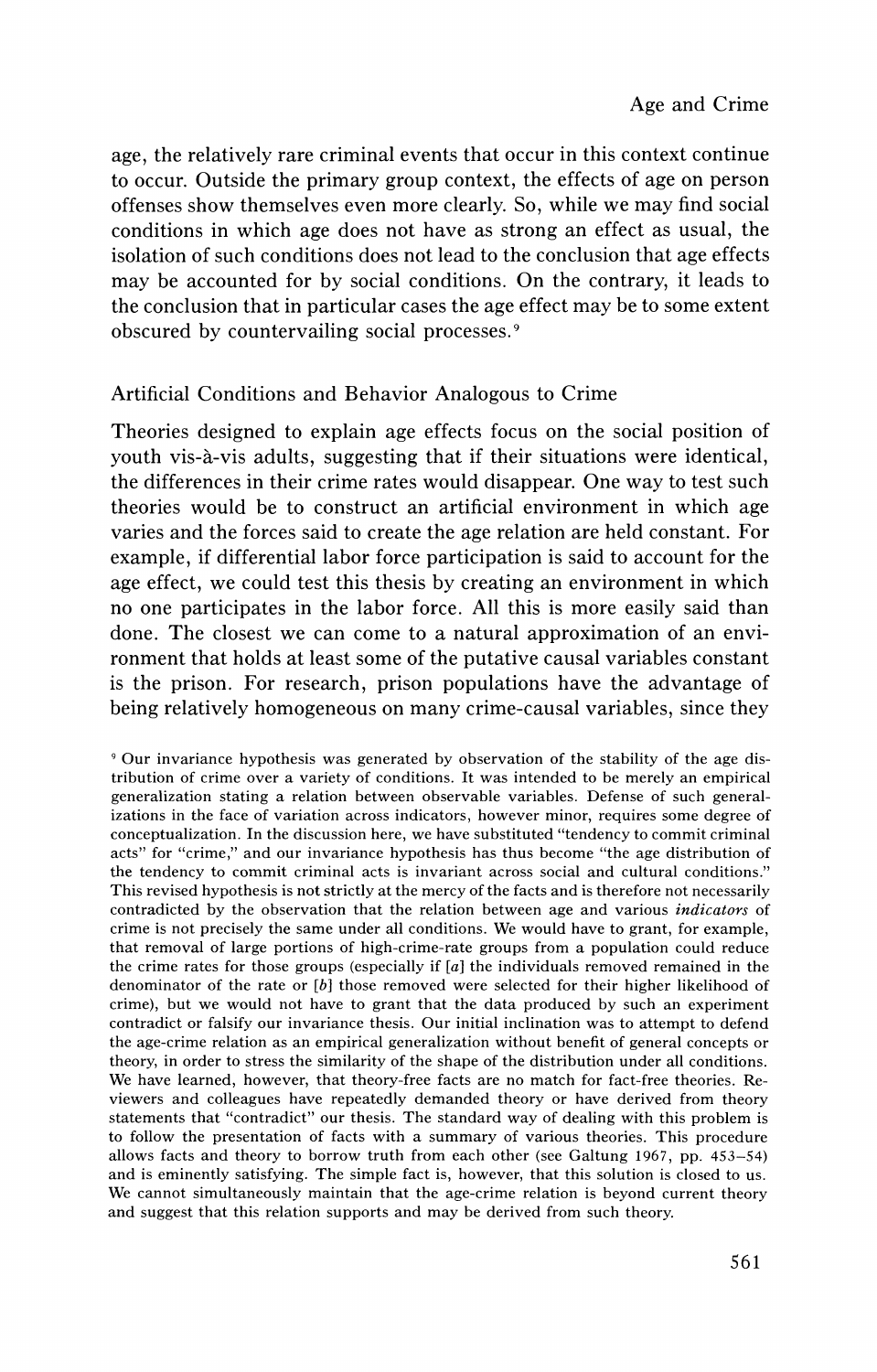are relatively homogeneous on crime.<sup>10</sup> As shown by figure 6, which presents prison infraction rates by age, when "practically everything" is held relatively constant, the age effect is much like the age effect in the free world.

Another way to approach the problem of the confounding of age with other causal variables is to isolate an item of behavior analogous to crime but lacking at least some of its components, such as socially induced motivation. Automobile accidents satisfy some of these criteria. Such accidents do not suggest economic need or exclusion from the means of production; they do presuppose a minimum of ability, an ability that quickly reaches its maximum and then slowly but steadily declines; furthermore, the various dimensions of personality thought to be associated with accidents are not thought to be correlated with age.

Figure 7 shows the motor vehicle accident rate in New York State among those eligible to drive, by age. As is evident, these data closely parallel those for crime. We will have reason to discuss the theoretical import of these accident data subsequently.

#### 2. THE AGE CRITIQUE OF THEORY IS UNJUSTIFIED

Most current theories of crime concentrate on the adolescent and late teen years, when the rate of crime is at or approaching its maximum level.

 $<sup>10</sup>$  Given that the correlations between crime-causal variables and crime are often weak,</sup> prison populations are far from homogeneous in a statistical sense In fact, in this sense, these populations may tend to be more heterogeneous than the population as a whole. (Minorities tend to contribute more than their share to the offender population.) Nevertheless, within groups relatively homogeneous on crime, crime-causal variables tend to lose their ability to predict subsequent criminality. For example, Glueck and Glueck (1970, pp. 174-80) report that very few of the "traits and factors" that differentiated delinquents from nondelinquents in adolescence continued to differentiate offenders from nonoffenders among the delinquents followed into adulthood.

<sup>&</sup>lt;sup>11</sup> Similar relations between age and rule breaking in prison have been reported repeatedly (Ellis, Grasmick, and Gilman 1974; Wolfgang 1961; Zink 1958; Mabli et al. 1979). Flanagan (1981, p. 3) reports that "the most adequately established correlate of misconduct among prison inmates is age." It is difficult to obtain age-standardized prison infraction data. The data in fig. 6 were constructed in the following fashion: the age bases represent the population of male inmates by age category in New York State prisons, as of December 31, 1975 (source: New York State 1976, table 2G). The infraction data are derived from a sample of releasees, drawn to be representative of all male releasees from New York State prisons in 1973-76. The number of releasees sampled was 758; the number of infractions recorded was 4,293. Thus, the data are limited in two respects: the infraction data reflect the experience of a sample of releasees, while the base data are for all persons confined, and the time periods are not identical. The infraction data represent codings from the institutional history file of the sampled inmates. Any recorded adjudication by either of two disciplinary bodiesthe prison adjustment committee and the superintendent's proceedings-were coded. These are, essentially, all formally adjudicated infractions. Data on ages of persons in prison were available only for the catgories 16-18, 19-20, 21-29, 30-39, 40-54, and 55 and older. The midpoints of these categories were used as the basis of the figure presented in the text. As far as we can see, the biases in this procedure would tend to affect the location of the distribution rather than its form.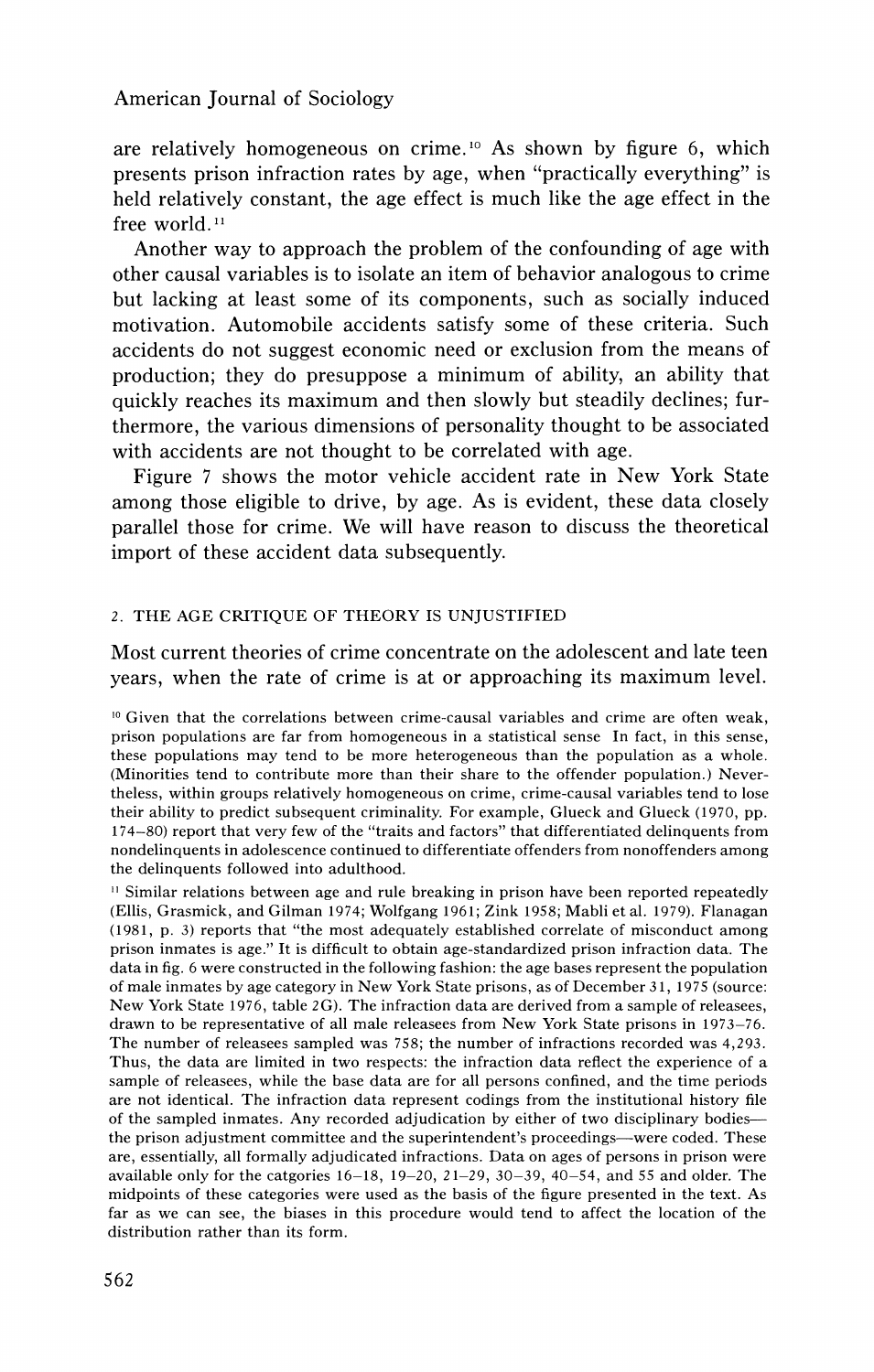The general strategy is to identify or construct high- and low-rate groups, to differentiate between delinquents and nondelinquents. However differentiation is accomplished—whether by labeling, exposure to definitions favorable to delinquency, lack of legitimate opportunity, reinforcement of incipient delinquent conduct, or lack of social restraint-the result is identification of groups unusually likely to commit criminal acts.

Standard research procedure in testing such theories is to compare the actual crime rates of the groups they identify. Although in practice the theories may be difficult to test because of ambiguity or inconsistency, there is in principle little disagreement about how they should be tested. If differential opportunity is said to be the key to delinquency, one defines opportunity operationally and compares the delinquency rates of those having more with those having less. Up to the actual initiation of tests, there appears to be no necessary empirical defect in such theories. And since they are at least in principle testable, there would appear to be no necessary logical defect in them either.



FIG. 6.-Prison infractions per 1,000 inmates, New York State, 1975. Graph presents nalysis of raw data from Flanagan (1979) and New York State (1976).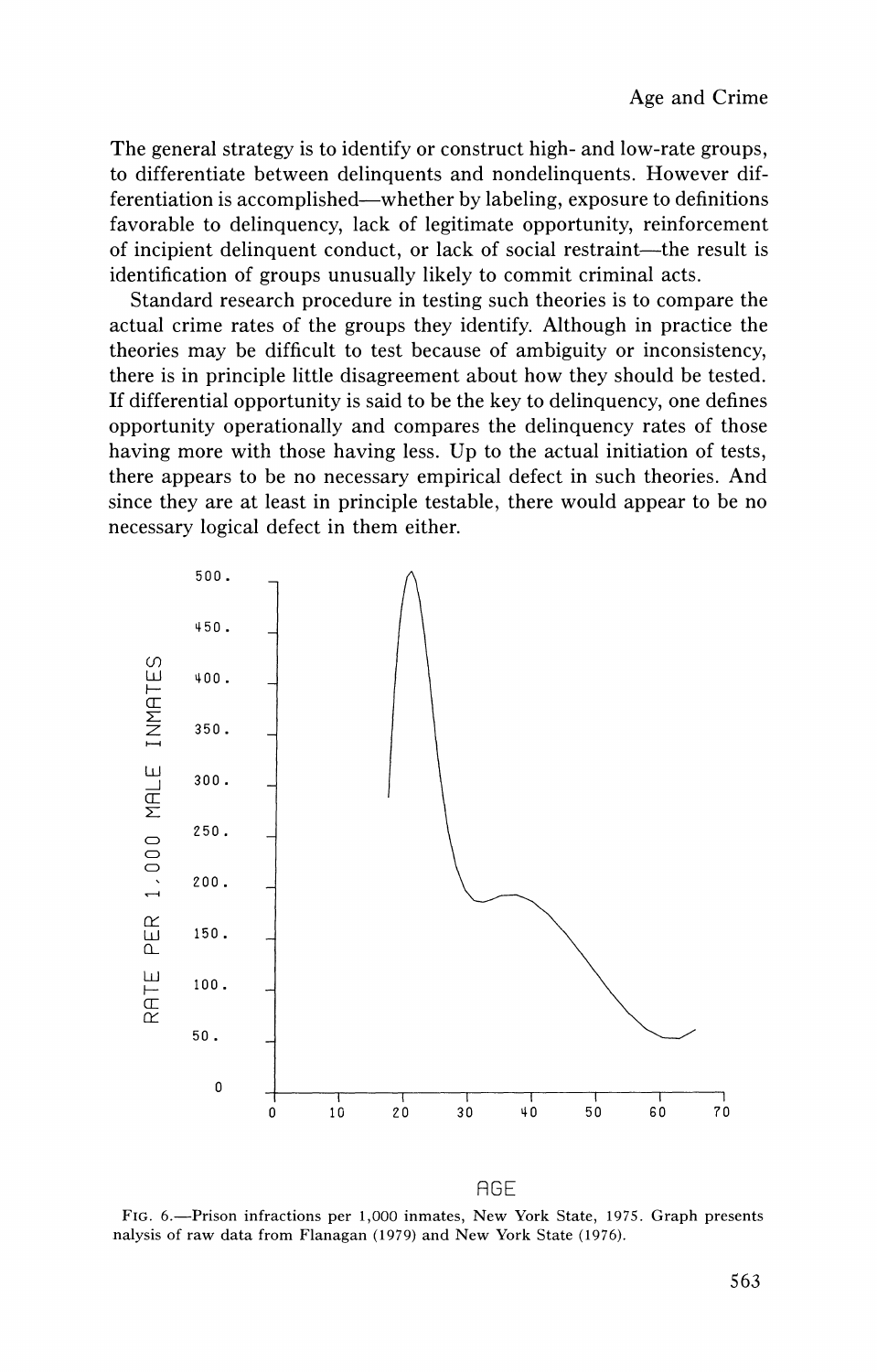Enter the brute fact, the age distribution of crime. Just at the point where the criminal group has been created, it begins to decline in size. "Maturational reform" or some equivalent unexplained process takes over. The theory is then said to be able to explain the onset of crime but unable to explain desistance from crime. Since "desistance" is equal in theoretical significance to "onset," this failing of the theory is considered to be a failing sufficiently serious to bring its explanation of the onset of crime under a cloud of suspicion: "Since most delinquents do not become adult criminals, can we assume that somehow their social bonds eventually are strengthened? How is this possible? Control theory does not adequately answer these and similar questions" (Siegel and Senna 1981, p. 139). And: "Social process theories do not account for the 'aging out' factor in delinquency. This is a fault of the . . . social structure approach as well" (Siegel and Senna 1981, p. 147).



FIG. 7.-Motor vehicle accidents by age and sex. Rates per 100,000 licenses in force, New York State, 1977. (Source of data: New York State [19791.)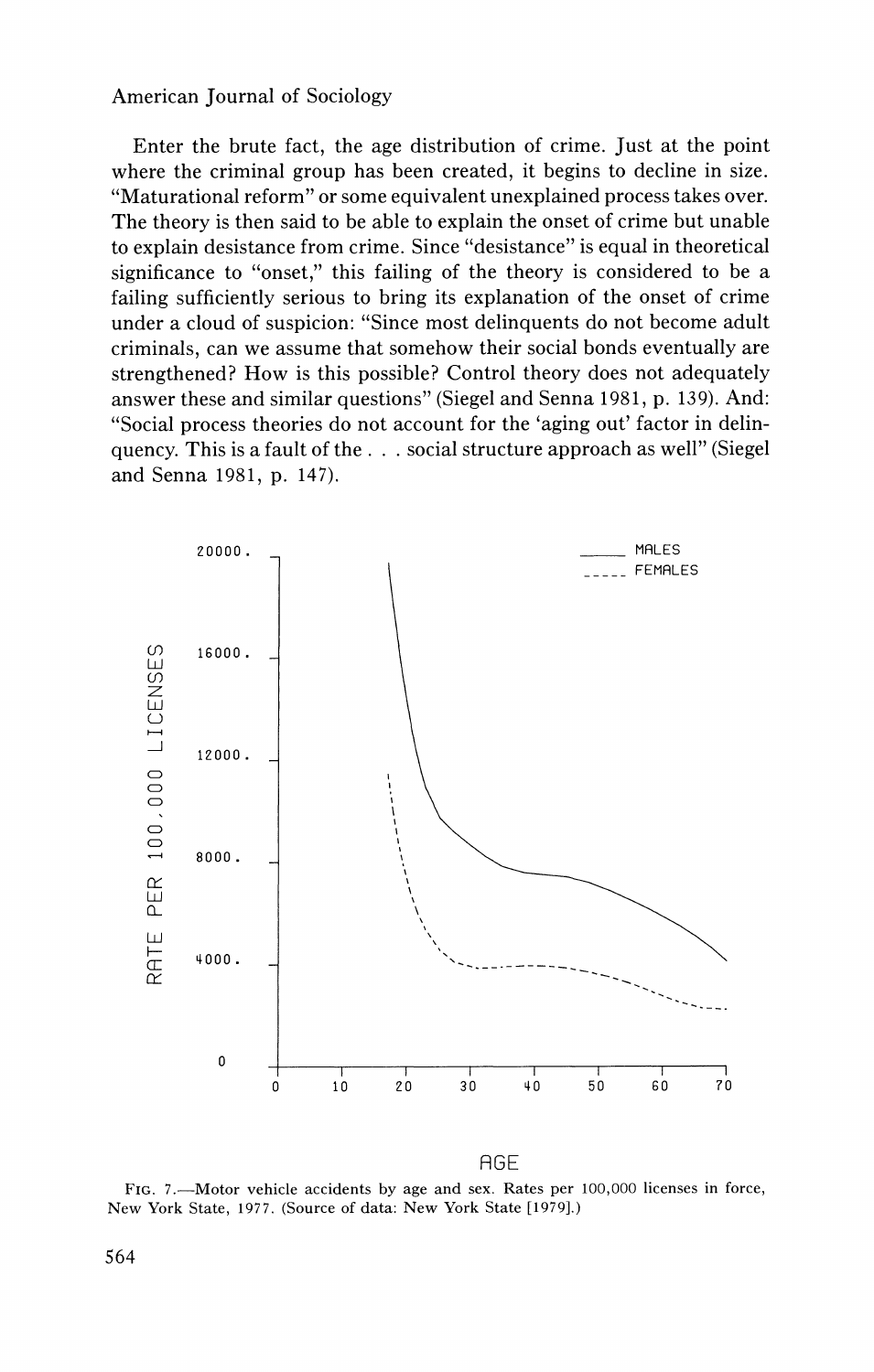This by now traditional criticism should be understood for what it is: a theoretical argument dressed as a logical and empirical argument. The empirical fact of a decline in the crime rate with age is beyond dispute. The requirement that theories account for facts is also beyond controversy. But it does not follow that a theory that adequately differentiates criminals from noncriminals will also account for the effects of age. What makes the argument theoretical is that it requires that the age distribution of crime be accounted for by the variables explaining crime rate differences at a given time. This amounts to an assertion that the age effect on crime cannot be independent of the variables employed by an accurate theory of crime. Yet it could be that a given theory, in which the rate for the low-rate group is simply a constant proportion of that for the high-rate group, holds true at all age levels. Figure 8 illustrates this possibility. It shows a true theory unaffected by "maturational reform." This theory differentiates offenders from nonoffenders throughout the life cycle. Its failure to account for the "aging-out" factor in crime cannot therefore be taken as a "fault" of the theory since the aging-out effect occurs constantly in each group. Clearly, until evidence against this plausible hypothesis



FIG. 8.-True theory unaffected by age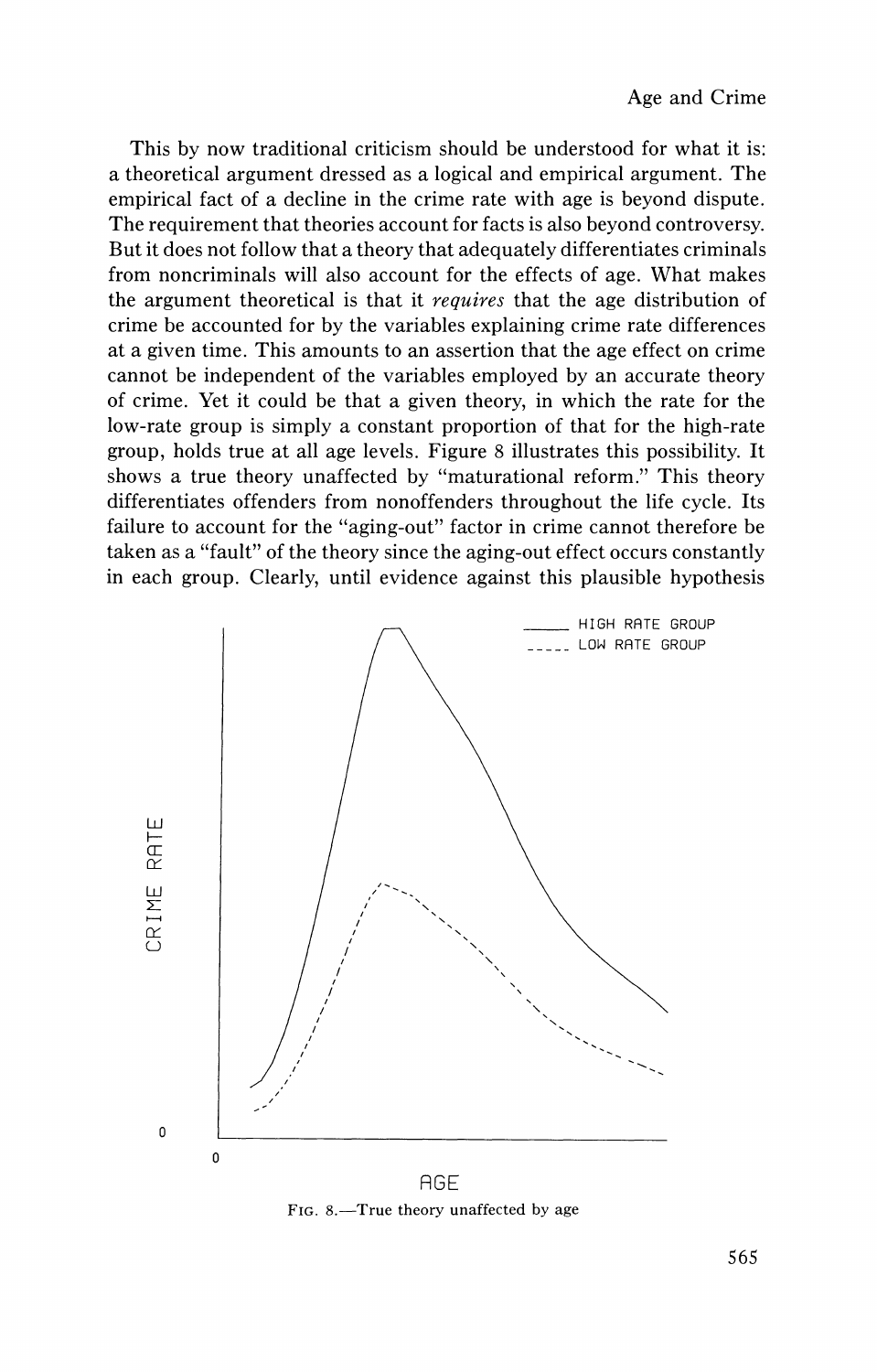has been located, there is no justification for using age as a critical weapon against any current theory of crime.

This point may be illustrated by application of the logic of age-based critiques of social theories of crime to the motor vehicle accident data displayed above. No one would argue that the impact of driver training on accidents is inadequate as an explanation of variation among drivers because it fails to account for the age effect. Indeed, insurance companies that routinely give premium discounts for persons with driver training do not neglect the age variable. More generally, it is beyond question that age affects the likelihood of motor vehicle accidents regardless of the social characteristics of drivers. It should be mentioned also that the natural costs of accidents are usually far greater than the social costs and/ or formal penalties. There is, therefore, no reason to believe that social control can account for the shape of the age distribution of accidents.

Thus, if the possibility depicted in figure 8 describes the actual situation, efforts to bring theories into line with the age distribution, to encompass the effects of age, will lead the theorist into assertions contrary to fact.

For example, Sutherland and Cressey (1970, p. 126) argue that the theory of differential association can account for the apparent effects of age. Presumably this means that age is correlated with exposure to particular constellations of definitions favorable to violation of law, and that in groups where there is no change in definition, there will be no change in the likelihood of crime over the life cycle. Yet research shows that, in accord with our thesis, "even with equal exposure to criminal influences, propensity toward crime tends to diminish as one grows older" (Rowe and Tittle 1977, p. 229).

Again, this fact does not invalidate the theory of differential association. On the contrary, it is exactly what we would expect were the theory (or any theory) true and independent of age. The reader will note that figure 8, though hypothetical, closely approximates actual subgroup differences reported elsewhere in this paper. It therefore seems safe to say that (1) the argument that theories of crime must take age into account is itself a theory of crime, and (2) the theory underlying this argument is contrary to fact.

### 3. THE AGE EFFECT CANNOT BE EXPLAINED WITH AVAILABLE **CONCEPTS**

Our third thesis is a corollary of the thesis that the age distribution of crime is invariant across social conditions. If the age effect cannot be even partially explained by historical trends or cross-cultural comparisons, if it is unaffected by introduction of such gross correlates of crime as sex and race, if it appears when other known causes of crime (including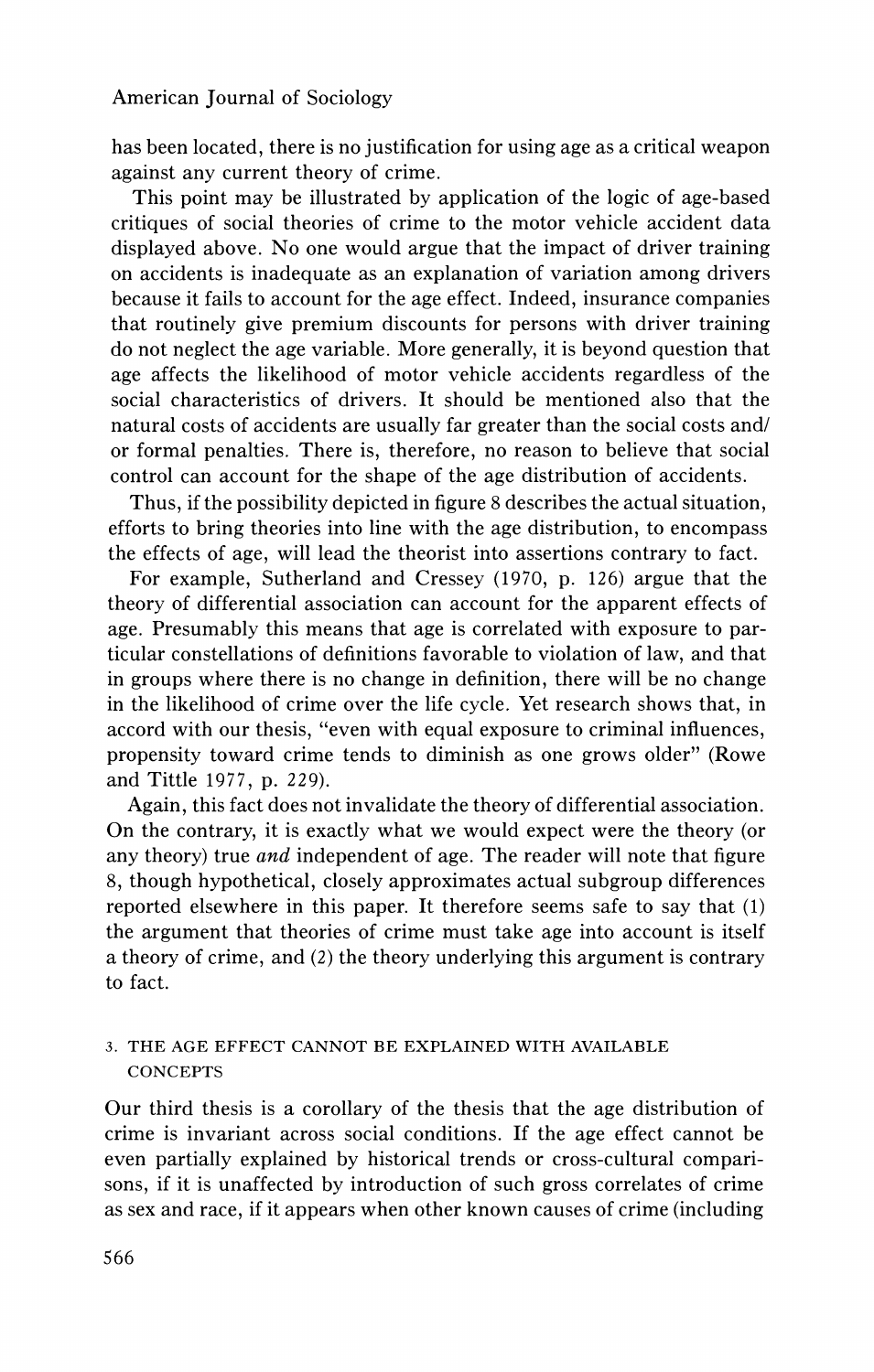crime itself) are held constant, and if it shows itself in phenomena analogous to crime that lack many of the elements typically encountered in explanations of crime, then there is reason to believe that efforts to explain the age effect with the theoretical and empirical variables currently available to criminology are doomed to failure.

The exceptional plausibility of theories of crime that focus on age is, nonetheless, hard to deny. Ironically, a major source of their plausibility appears to be the robustness or universality of the relation between age and crime. Since no one doubts that age (unlike, say, social class) is an important and powerful predictor of crime, it follows that theories capable of explaining this relation are also important and powerful (and probably true). The fact that social or cultural theories that explain the age effect automatically predict variation in the age-crime relation does nothing to diminish their plausibility. On the contrary, predicted variation serves to enhance the plausibility of the theory predicting it, whether or not such variation is actually observed. Other sources of plausibility include the ability of age theory to address historical trends as well as current differences in crime rates and its ability to use a variety of sociological perspectives in a noncompetitive fashion (different perspectives are used to account for different features of the age distribution).

Given the plausibility of age-based explanations of crime, it should be instructive to examine the logic and empirical adequacy of the most prominent theory built explicitly on age, that presented by David Greenberg (1979) in "Delinquency and the Age Structure of Society."

Greenberg first focuses on theories that address within-age variation. These theories are said to "shed little light on the relationship between crime and age" (1979, p. 589). The theories of Miller, Cohen, and Cloward and Ohlin are all argued to be defective vis-a-vis the age distribution of crime. This leaves the door open for theories that take the age distribution as the direct focus of attention. Theories said to be partially adequate in this regard are those of Bloch and Neiderhoffer (age status problems) and Matza (drift accompanied by reduction in male status anxiety). As one would expect, these partially adequate theories have difficulty explaining within-age variation, but they are taken by Greenberg as pointing in the right direction.

In the end, Greenberg proposes a theory combining strain and control which, he says, provides "a very plausible account of age and other systematic sources of variation in delinquent involvement . . ." (1979, p. 591). The strain comes from exclusion of youth from access to the means of production, with its resulting material deprivation and masculine status anxiety. Control enters through increasing legal penalties and increasing social integration ("stakes in conformity") with age. Greenberg focuses on four "facts" about the age distribution of crime: (1) the peak age of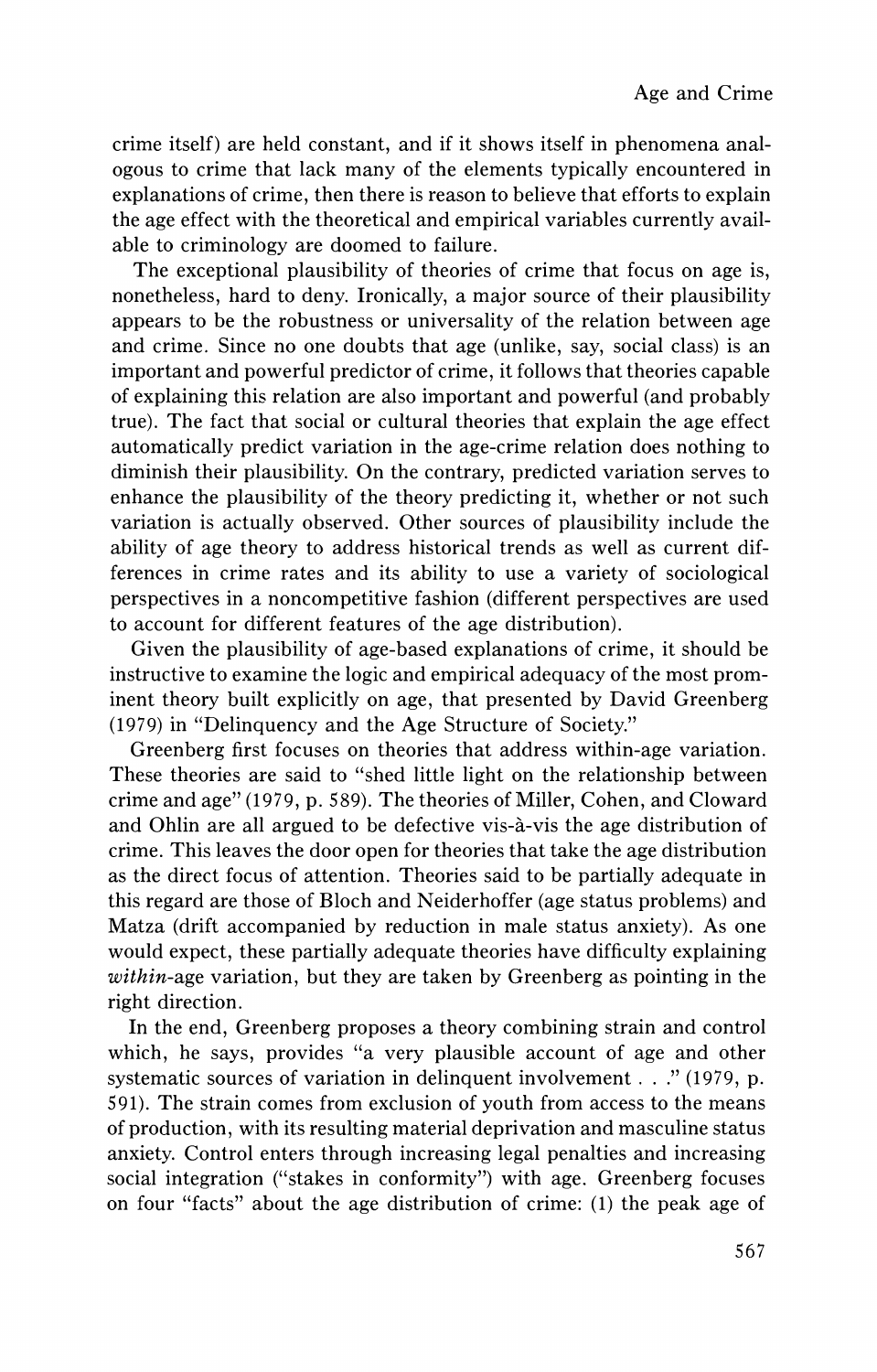crime is late adolescence, (2) the peak age declines over time,<sup>12</sup> (3) the peak age varies by type of offense, and (4) offenses decline in number with age. The strain component of the theory is said to explain the first three of these facts, the control element the fourth. Greenberg's argument is plausible to the extent that the cross-sectional theories on which it is based are plausible. But whatever the plausibility of the source theories, there is no empirical reason to believe that any combination of them explains the age distribution of crime. Let us turn first to the strain component in Greenberg's theory.

# Adolescent Deprivation Replaces Class Deprivation

Greenberg catalogs the needs of adolescents ("clothing, cosmetics, cigarettes, alcoholic beverages, narcotics, phonograph records, transistor radios, gasoline for cars and motorcycles, tickets to films and concerts, meals in restaurants,  $\ldots$  gambling" [1979, p. 593]) and argues that the deterioration of the position of adolescents in the labor force has "progressively eliminated" legitimate employment as a source of the funds required to meet these needs. The argument, then, is that adolescents are a deprived class and that their (relative) deprivation has increased steadily in recent years: ". . . teenagers [are] less and less capable of financing an increasingly costly social life whose importance is enhanced as the age segregation of society grows. Adolescent theft then occurs as a response to the disjunction between the desire to participate in social activities with peers and the absence of legitimate sources of funds needed to finance this participation" (1979, p. 594).

The plausibility of "poverty" explanations of crime is beyond question (see, e.g., Blau and Blau 1982). Whether applied to differences among adolescents or between adolescents and adults, these theories make a great deal of sense. We should note, however, that there is no more evidence for Greenberg's theory than for the general strain or motivational theories from which it is derived. These general theories have consistently shown themselves to be less than adequate in dealing with basic crosssectional facts about crime (Kornhauser 1978). For example, they automatically predict that employed teenagers will be less likely than unemployed teenagers to steal, that teenagers with access to legitimate funds will be less likely to steal, and so on. The data from delinquency research simply do not support these predictions (West and Farrington 1977; Hir-

**l2** Daniel Glaser (personal communication, 1982) predicts an increase in the peak age and a flatter age distribution over time Both of these predictions, he notes, "contradict our theme of a constant age-crime relationship." Both of Glaser's predictions also contradict those advanced by Greenberg. As we have noted, neither set of predictions is consistent with the evidence. Therefore neither "contradicts" our theme.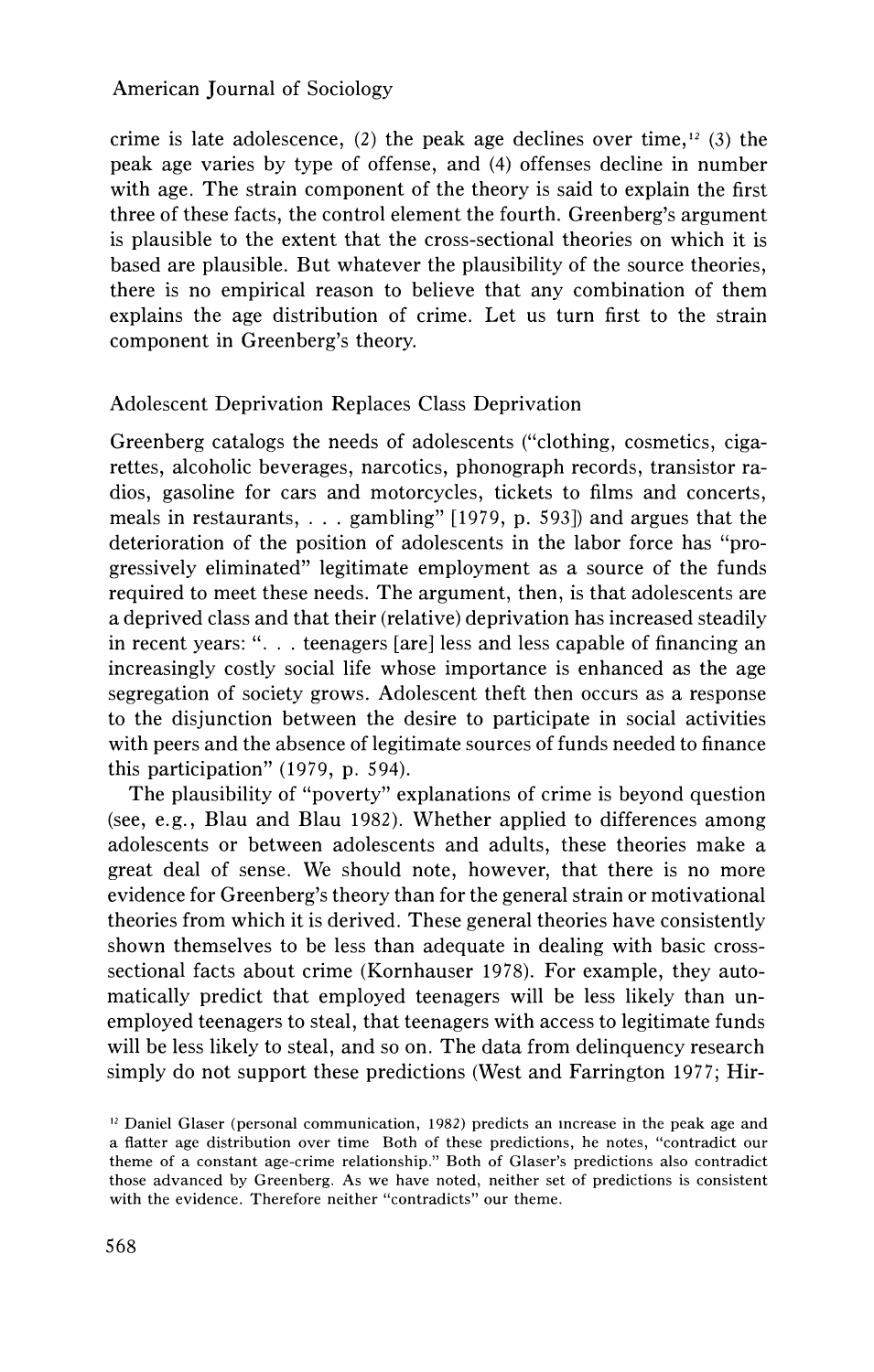schi 1969, pp. 188-89). In fact, they show a relation between individual affluence and delinquency opposite to that predicted by strain-povertydeprivation theory.

If a theory mispredicts cross-sectional differences, there is little reason to think that it is adequate as an explanation of age differences in crime. But there is direct evidence on the age aspects of the theory. Tittle (1980, p. 92) shows that the age distribution of self-reported offenses is unaffected by controls for sex, race, marital status, socioeconomic status, state of residence, size of place, religion, place of childhood residence, family background, or, most important in the present context, labor force status. In none of the 36 demographic categories identified in Tittle's analysis does the negative correlation between age and deviance drop below  $-.40$ (gamma) (1980, p. 92). (Critical to Greenberg's theory is the fact that two of Tittle's items measure theft.)

A complex strain theory is hard to test. Rarely, in fact, do such theories restrict their attention to combinations of variables currently available in the research literature. For this reason, even the rare data analyzed by Tittle (and by Rowe and Tittle 1977) are not sufficient to the diverse claims of Greenberg's presentation, a major feature of which is that the age distribution of crime in modern capitalist society differs from the age distribution of crime in earlier periods, or, by extension, in less industrialized, less capitalistic societies.

But the similarity between the age-crime distributions through time (1835-1980) and across place (Argentina, the United States, France, Sweden, Japan, England, and Wales) is remarkable (see figs. 1-3 and n. *5*  above). In shape or form, they are virtually identical. The major or only difference is in the location of the curves along the age axis. In early 19thcentury England and France, crime peaked at a later age than it does in late 20-century America. What is the significance of this fact?

Variation in the age of maximum criminality has been widely noted (e.g., Sutherland and Cressey 1970, p. 122). The peak age varies across time and place and by type of offense. Person offenses tend to peak later than property offenses and have done so for some time (Quetelet 1969, p. 93).

Interestingly enough, Greenberg begins his discussion of the *crime-type*  difference in peak age with what may be seen as an explanation of the *overtime* difference: "Over time, the 'democratization' of the family has reduced the age at which given levels of autonomy are acquired" (1979, p. 596). But the theoretical problem is to explain the later peak age of person offenses—rape, robbery, homicide, assault—and the generally slower decline of such offenses after the peak age has been attained: the answer Greenberg provides is "masculine status anxiety" engendered by "the contradiction between the school's expectations of docility and submission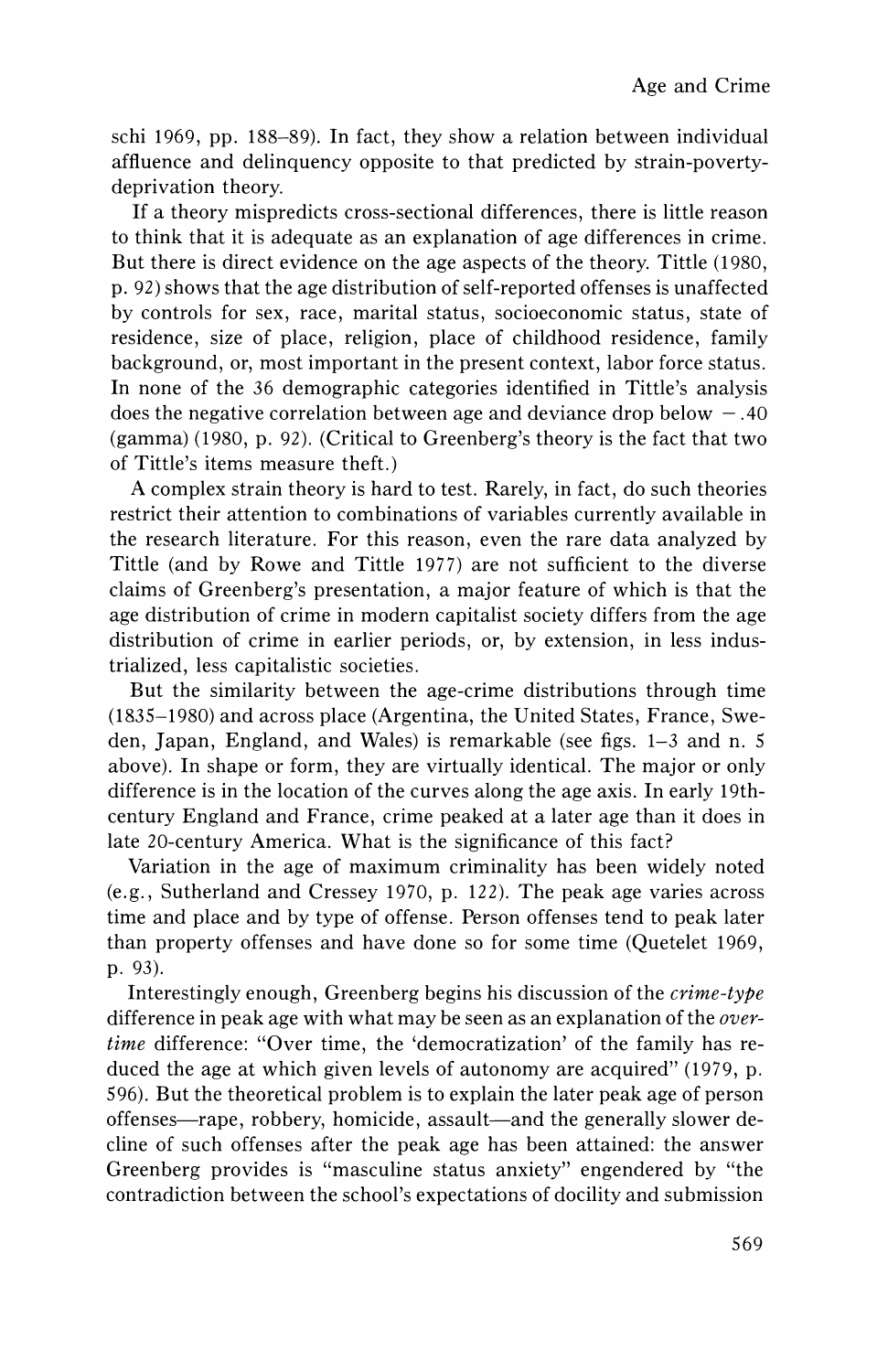to authority, and more widely communicated social expectations of masculinity" on the one side and "inability to fulfill traditional sex role expectations" (1979, pp. 604-5) on the other: "One would expect masculine status anxiety to appear with greatest intensity and to decline most slowly in those segments of the population in which adult male unemployment is exceptionally high. This conforms to the general pattern for violence offenses . . ." (1979, p. 605). There are difficulties with this explanation, too. As we argued above, if the self-report data (Tittle 1980; Tittle and Rowe 1977) showing no difference in peak age for property and person offenses are taken at face value, the difference in the peak years for person and property offenses in official data is a function of differential response by age rather than a function of differential causal factors operating to produce person and property offenses. Evidence of differential causal factors by type of crime is nonexistent. Indeed, the persistent search by criminologists for "types of offenders" has met with repeated empirical failure (see, e.g., Wolfgang et al. 1972; Peterson and Braiker 1980). Since the data strongly imply that the same individuals are involved in both "types" of offenses, explanations such as Greenberg's that posit a shift in the operative causal factors with age confront empirical (as well as logical) difficulties.

# Social Control Explains the Decline in Crime with Age

Having cataloged the various motivational factors in crime that may reach a peak at the point of maximum criminality, Greenberg turns to a discussion of the cost or social control aspects of criminality. He begins by rejecting the notion that internal controls or moral inhibitions increase with age sufficiently to account for the age-related decline in delinquent conduct. External costs are, however, another matter: "Parents and teachers are generally willing to write off a certain amount of misbehavior as 'childish mischief,' while enormous caseloads have forced juvenile courts in large cities to adopt a policy that comes very close to . . . 'radical nonintervention' for all but the most serious cases. . . . [However], as teenagers get older, the potential costs of apprehension increase; victims may be more prone to file a complaint, and police to make an arrest. Juvenile court judges are more likely to take a serious view of an older offender . . ." (1979, pp. 606-7). Nor is the justice system the only source of increased costs with increasing age: "Just as the costs of crime are escalating, new opportunities in the form of jobs, marriage, or enlistment in the armed forces create stakes in conformity and . . . may also relieve problems of masculine status anxiety" (1979, p. 607). (Differences in the age distribution between blacks and whites, lower and middle class, and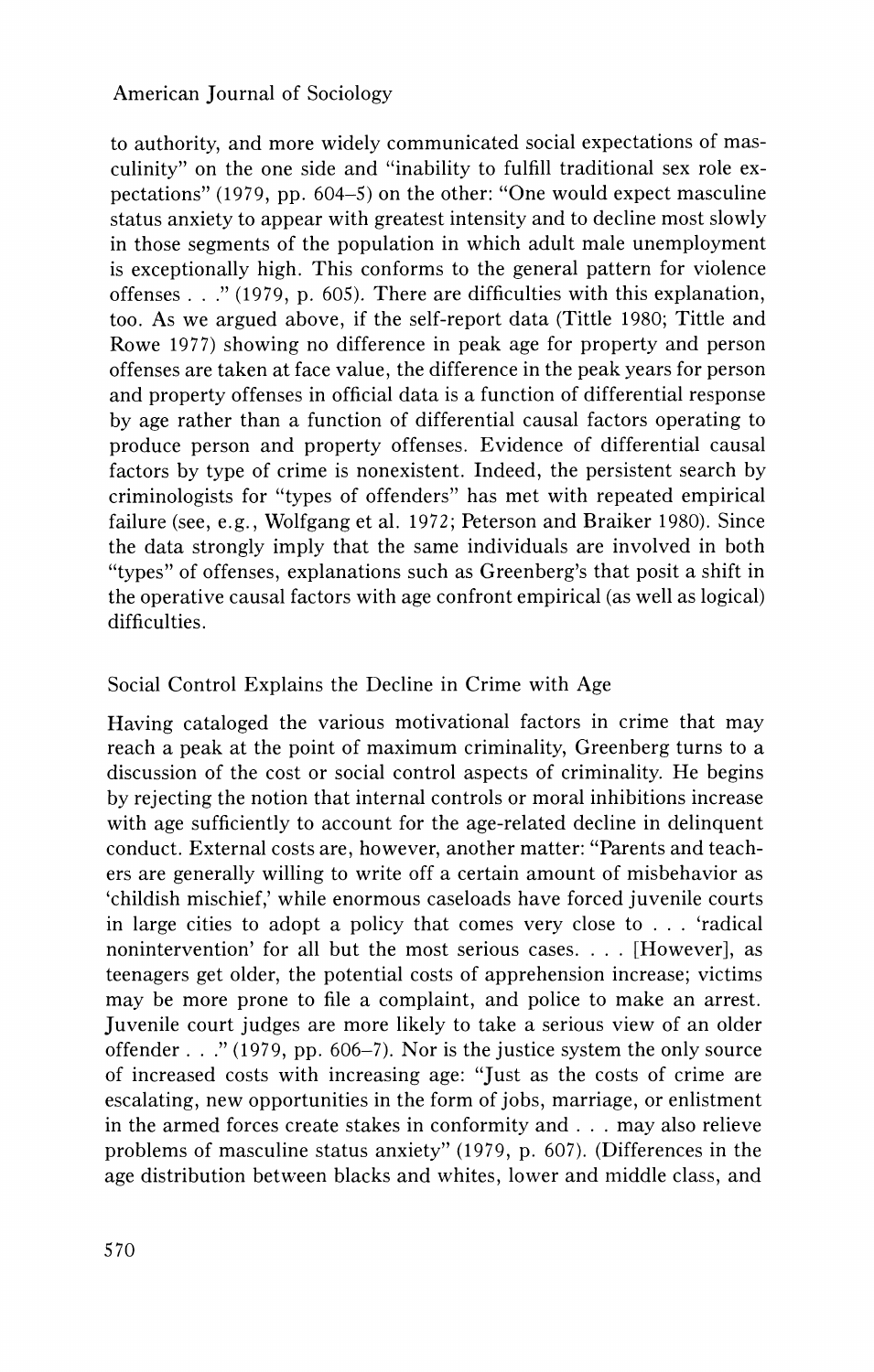by type of offense are all said to be consistent with this thesis [1980, pp. 607-81.)

There are several difficulties with this argument about the effects of external social control. (1) No data on the age distribution of crime show the discontinuous decline in the rate of crime one would expect were formal sanctions responsible for the decline. Since penalties for crime depend on age, one would expect to observe in the data the transition of people from one set of sanctions to another. But the data do not reflect such movement. Instead, they evidence a continuous, monotonic decline in crime rates with age once the peak has been attained (whatever this peak age may be). In fact, Rowe and Tittle (1977, p. 23 1) show that all four types of deviance they investigated (theft, gambling, assault, tax cheating) are negatively correlated with age when delinquency of acquaintances in childhood, social integration, utility (of the behavior), moral commitment, and sanction fear are partialled out. They conclude that their results "clearly show that the explanations offered, when each is considered alone, are inadequate to account for the persistent age/crime relationships" (1977, p. 232). (2) The factors Greenberg adduces to explain desistance offer a plausible account of crime rate differences between late adolescence and early adulthood, between, say, 19 and 24, but they do not provide a plausible account of the similar decline in crime rate between, say, 29 and 34. Yet in all of the data, including the data provided by Greenberg, the decline in this five-year period is as steep as in the earlier five-year period. (3) Greenberg's account of the situation of juveniles vis-à-vis the criminal justice system clearly suggests that the true crime rates in early adolescence may be higher than those in late adolescence, that, in other words, the peak age of "criminality" may be even earlier than crime statistics suggest. If so, the economic need, the masculine status anxiety, and the formal-external control hypotheses are called into question. Fourteen-year-olds do not need money for cigarettes, alcoholic beverages, narcotics, gasoline for their cars, and for gambling unless, as Greenberg's description of their "needs" often suggests, they are already delinquent—or if they do need such things, it is clear that they are likely to need them less than, say, 17-year-olds. For, the fact is, the use of cigarettes, alcohol, narcotics, and gasoline increases steadily throughout the teen years, while the rate of clearly criminal offenses (especially, in official data, theft offenses) peaks in middle adolescence and then begins to decline.

The best that can be said is that contemporary arrest data peak a few years earlier than conviction or incarceration data from earlier periods. For purposes of discussion, let us assume that the maximum age of criminality has indeed declined slightly in the past 60 years. (Contemporary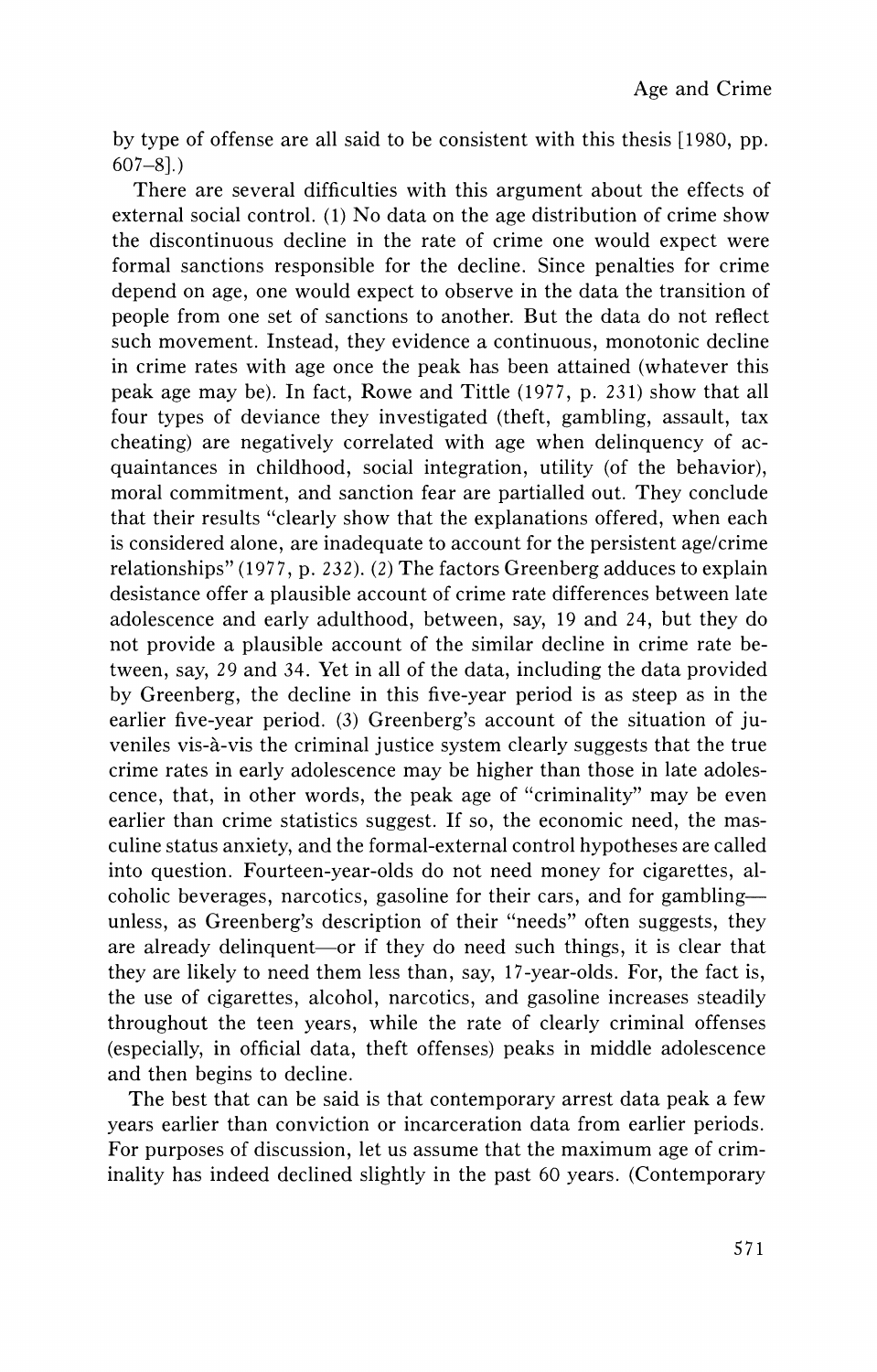incarceration data may even cast this assumption in doubt.) The assumption of a declining age of maximum criminality is taken to reflect change in the social position of youth. The social position of those at the current maximum is not identical to the social position of youth at the same age some time in the past. Therefore, it seems to follow that the relation of age to crime has changed. But what if we compare the social position of youth at the current maximum with youth at the historical maximum? What do we conclude? Apparently, the social situation of the two groups is similar-otherwise, each time period would require a unique explanation of the period of maximum criminality (and any age group could, in principle, occupy this position).

Thus, an explanation that argues that high rates among contemporary youth are a product of exclusion from legitimate means of satisfying peer and media engendered needs (Greenberg 1979) would have to argue that 25-year-olds in Wales in 1842 were also so excluded and were also so vulnerable to peer and media consumption pressures. Thus, even if a nontrivial difference in peak age were present in the data, an explanation of the current pattern that did not recognize the existence of a virtually identical form to the age distribution in earlier periods would encounter serious logical and empirical difficulties. It is much simpler and more consistent with the data merely to assume that the age effect is virtually invariant over the range of social conditions for which data are available, and that small changes in the peak age may reflect either (1) the earlier emancipation or (2) the earlier physical development of youth. That is, with the exception of minor fluctuation in mode, the essential feature of the age distribution is extraordinary stability. **l3** 

In sum, Greenberg's argument concerning the theoretical importance of age is explicit and rests on two principles:

1) age variation may help to test delinquency theories constructed to explain other sources of variation, such as class or sex. Since these other sources of variation can be explained in many ways, the adequacy with which

<sup>&</sup>lt;sup>3</sup> Whether the peak age is 17 or 19, or whether this peak age varies somewhat by offense or by sex, map be quite insignificant in contrast to the stability of the major parameters of the age-crime distribution. In other words, variation in the location of the curve on the age axis across time, place, and such demographic factors as sex or even type of offense map sap little or nothing about the impact of age on criminality. If age affects criminality within all of the groups so identified (and available evidence indicates that it does), then it is, to say the least, unusual scientific logic to conclude that it therefore has no effect on criminality. Most textbook discussions of the age distribution in a theoretical context rely on assumed differences for demographic subgroups. Theoretical discussions of the supposed interaction of sex and age on crime are good examples. Textbooks perhaps typically compare "rates of increase" for boys and girls on particular offenses, thus suggesting considerable flexibility in the age distribution by sex. Elaborate explanations of the changing structure of society, or of role anxiety, are then constructed to account for these fluctuations. All of which tends to obscure the basic fact that the age-crime relation does not vary by sex.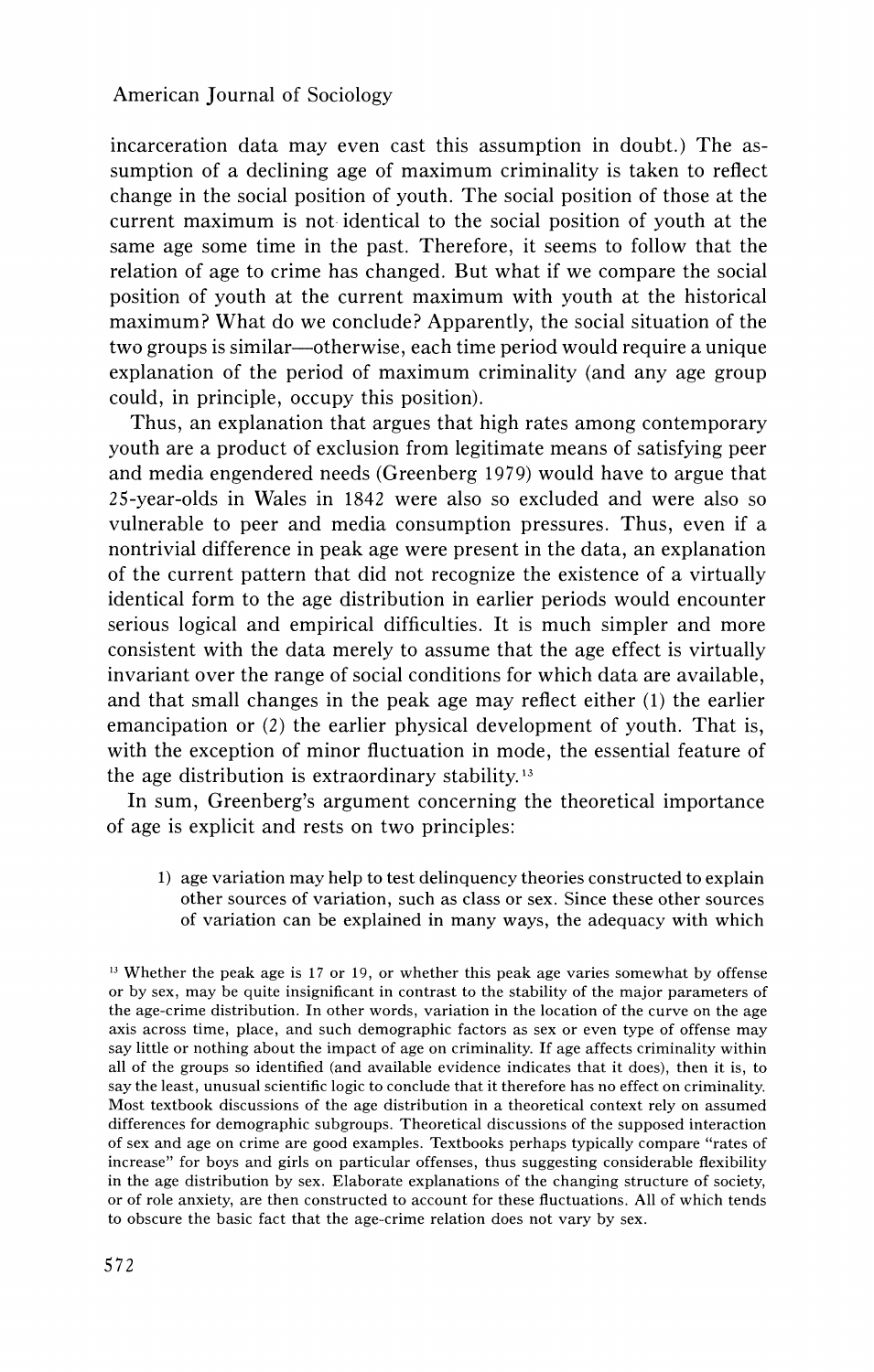rival theories explain age variation may help us to distinguish among them . . . [and]

2) any explanation of age variation in criminality based on psychological reactions to physiological changes accompanying adolescence would be difficult to reconcile with the great variation in delinquency involvement among juveniles as well as the lateness of peak involvement in violence offenses. If age is relevant to criminality, the link should lie primarily in its social significance. [1979, pp. 588-89]

Thus, Greenberg explicitly denies the relevance of nonsocial explanations of the age distribution, relying mainly on variation in criminality within age groups as evidence against such explanations. However, if, as we have previously suggested, it is illegitimate to use age variation against social theories, it is equally illegitimate to use within-age variation against nonsocial theories. We must then disagree with Greenberg on both counts. No rule of logic requires that explanations of one correlate of crime also be explanations of other correlates. If the effect of age on crime does not interact with other effects, explanations of the age effect may not explain the effects of other variables. Once again, then, we see delinquency theorists dressing theoretical arguments as logical and/or empirical arguments, a most distressing habit, since it implies that alternative theories are clearly defective on both logical and empirical grounds when they may be defective on neither.

The robustness of the relation of age and crime—across time, place, and social condition—grants a high degree of plausibility to explanations of crime, such as Greenberg's, that focus on age. Ironically, the very fact that gives such theories their plausibility also falsifies them. A ubiquitous relation falsifies explanations the moment they are advanced, and the ubiquity of the age relation to crime is phenomenal.

#### 4. AGE HAS A DIRECT EFFECT ON CRIME

A direct-effect hypothesis makes sense only in the context of a restricted set of competitive or intervening variables. We would not argue that no mechanism can be found to account for the effects of age; we argue only that no such mechanism is to be found in current criminological research or theory. Since this argument follows directly from what has been said before and is based on data previously discussed, further elaboration seems unnecessary.

### 5. CONCEPTUALIZATION OF THE AGE EFFECT IS LARGELY REDUNDANT OR MISLEADING

An increasingly prominent focus of contemporary criminology is the career criminal. Statistics to the effect that a small percentage of offenders ac-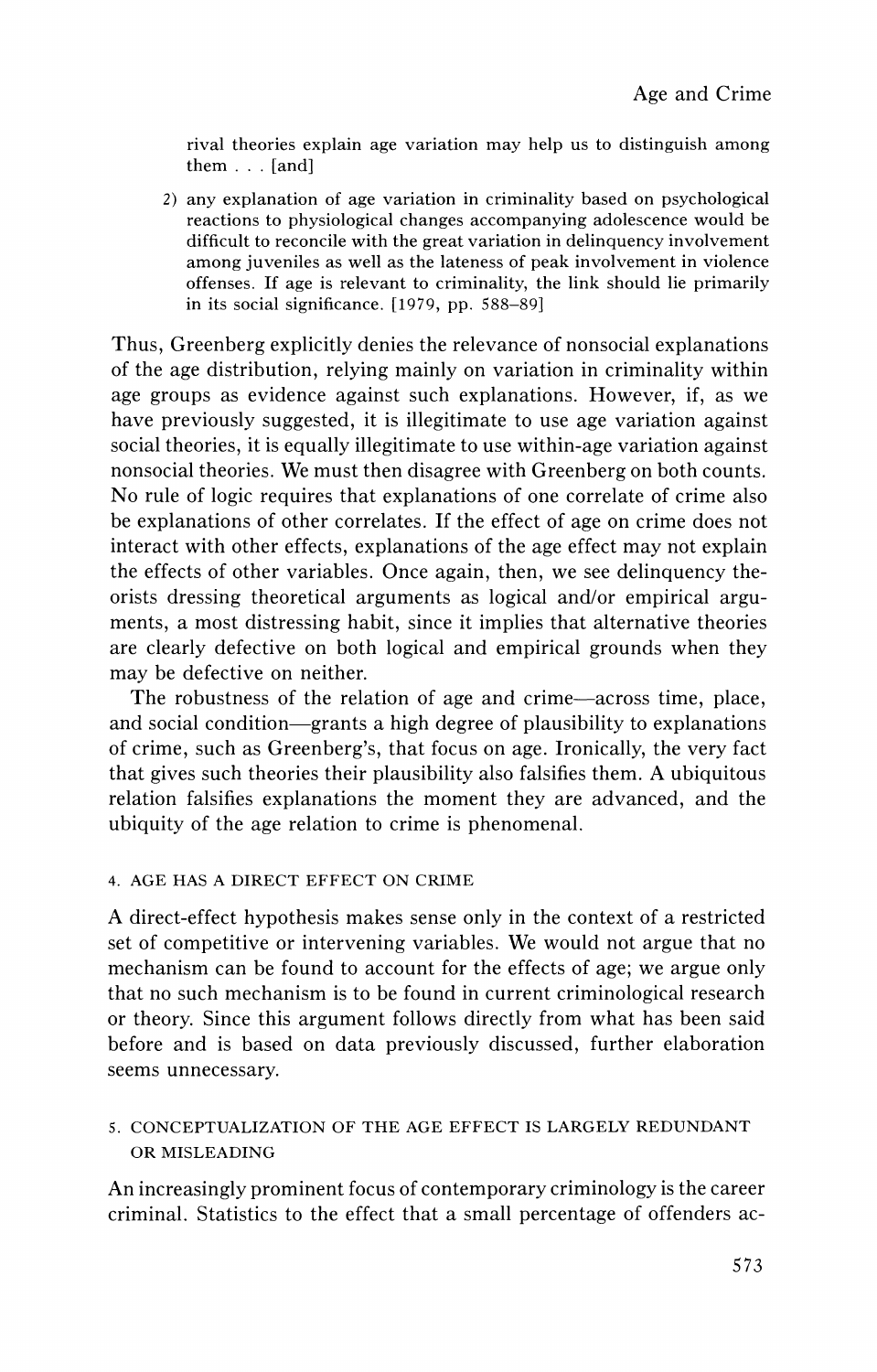count for a large percentage of offenses are routinely cited in support of this concept. Taken at face value, the career criminal notion suggests division of the criminal population into distrete categories: those who offend occasionally or sporadically for a typically brief period of time and those who offend regularly over an extended period of time. If the division proves valid, two general age-crime distributions could be extracted from the data. For the first group, the age distribution might well approximate the now familiar positively skewed, unimodal distribution in evidence throughout this paper. For the second group, the career criminals, several distributions are possible, depending on how such careers proceed, and several such distributions have in fact been postulated. The most common asserts that career length is a function of "age of onset"—the younger the age of onset, the older the age of desistance. "Boys first convicted at the earliest ages tended to become the most persistent offenders as adults" (Farrington 1979, p. 12; see also Shannon 1978; Department of Justice 1981-82). (The underlying model here is that the more serious or persistent the offender, the earlier in life will this fact be evident.) An alternative conception suggests a fixed length to the criminal career, so that those who start early will also finish early. This suggests that all careers are of approximately equal length. This distribution is often associated with the concept of "burnout." Other models are possible within these generic types. For present purposes, the question is whether the age distribution of crime can shed light on this way of looking at the phenomenon.

Let us focus directly on the major elements of career descriptions: "age of onset," "age of desistance," and their derivative, "length of criminal career."

## Age of Onset

The age-of-onset terminology appeared early in the criminological literature (see Goring 1913; Wootton 1959, chap. *5).* As originally conceived, the concept involved the isolation of a group of offenders and subsequent identification of the age at which their criminality first appeared. The logic for investigating the etiological significance of age on the basis of the age-of-onset notion was borrowed from etiological studies of disease:

. . . as a subject for independent inquiry, the present age of any sample of criminals appears to have no more direct and special statistical import, in relation to criminological questions, than the present ages of a sample of tubercular subjects would have direct statistical bearing upon problems of tubercular disease. . . . And just as in the one case a solution of this etiological problem depends upon the analysis of statistics relating, not to the ages of subjects during the course of disease, but to their ages at the time of its onset, so, to elucidate the etiological relation of age to crime,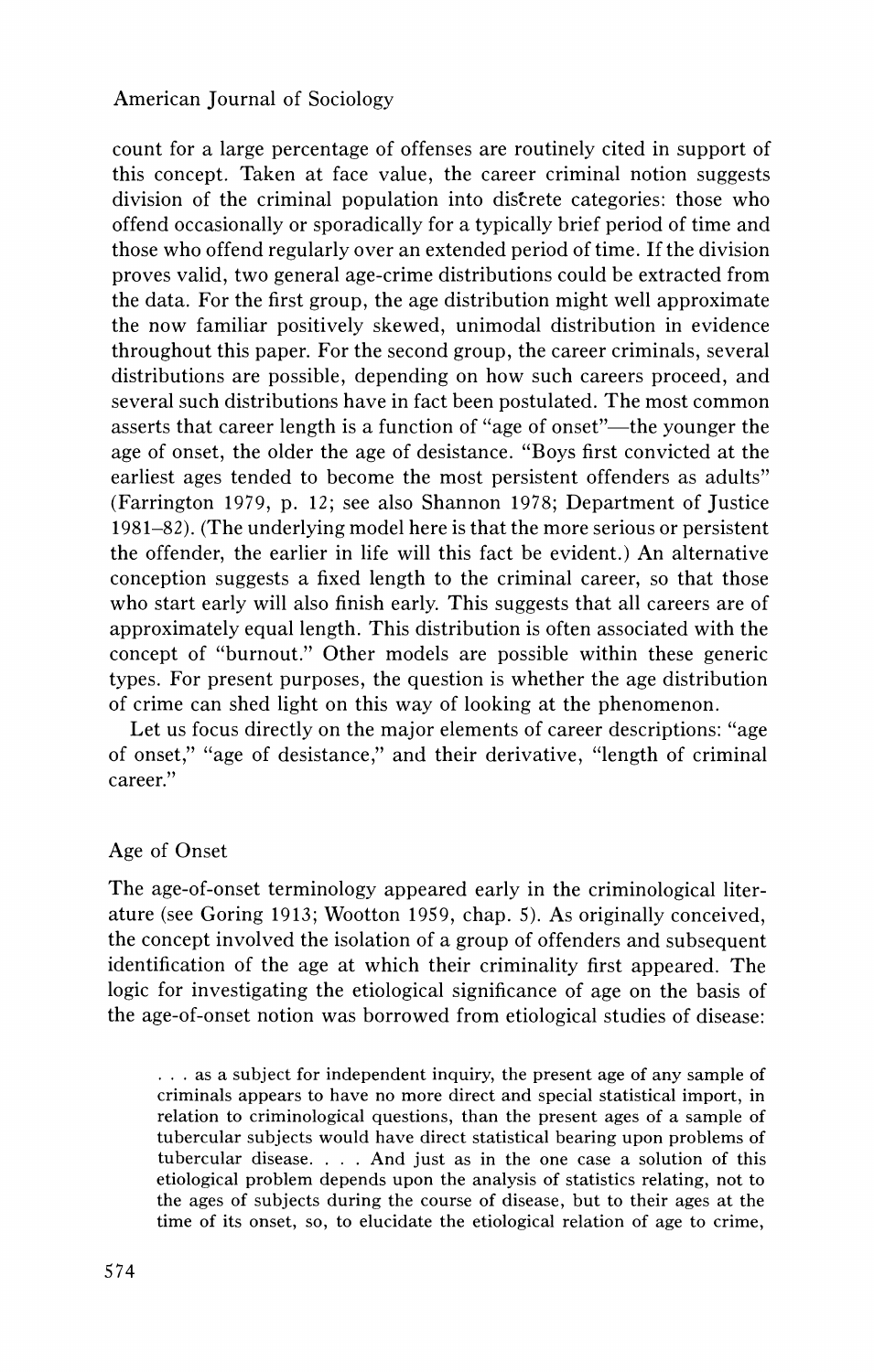the statistics we require are not the ages of criminals at any period of their career, but statistics of the age distribution of criminals at the time of their first offense. [Goring 1913, p. 2011

When research is based on a sample of continuing offenders and retrospective procedures, onset notions make sense. However, Goring himself used an alternate procedure to study age of onset. Although this alternate procedure is repeatedly used in contemporary research, it is inconsistent with the logic of the original idea: Goring distinguished habitual from first-time offenders and compared these groups with respect to age of onset. When the research design was altered to avoid exclusive concentration on persistent offenders and retrospective accounts of their "careers," the terminology and logic of onset were retained. But when samples include those who persist in offending and those who do not, age of onset becomes a problematic idea, and the effects of age-of-onset differences are easily confused with differences in rates of offending.

For example, a common mistake in traditional thinking about age of onset has been to confuse the finding that a given group is more likely to produce offenders with assertions about the characteristics of its offenders. Thus, if a larger proportion of blacks than whites commit offenses at an early age, this is read as meaning that blacks begin offending at an earlier age than whites. The question then becomes, Why do blacks start earlier than whites? If blacks start earlier than whites, there is, given career notions, reason to believe that blacks may be more serious offenders than whites and that, at any given age, they will be "further along" in their careers than white offenders. This logic then leads to comparisons of black offenders with white offenders when, in fact, there may be no evidence of differences between the two that require explanation.

Figure *5* shows delinquency rates for white and nonwhite males in the Wolfgang et al. (1972) birth cohort. Note that in these data the higher rate for nonwhites at early ages persists throughout the age range available in the sample, and that there is no difference in the form of the age distributions of delinquency for nonwhites and whites. Note too that higher rates for nonwhites at ages 10–12 may be taken as evidence that nonwhite delinquents "start earlier" than whites. Wolfgang and his colleagues address this question directly:

Nonwhites generally incur their first police contact at an earlier age than whites. The respective mean ages of onset are 13.4 for nonwhites and 14.3 for whites. Moreover, the percentage of nonwhite youth arrested for the first time is higher than the corresponding percentage of white youth at each age of onset category between 7 and 13 years, whereas a higher proportion of white than nonwhite youth fall into the 14-17 age categories. Thus, up to and including age 13, 48.7 percent of the nonwhite youth, compared to 30.8 percent of the white youth, have their initial police con-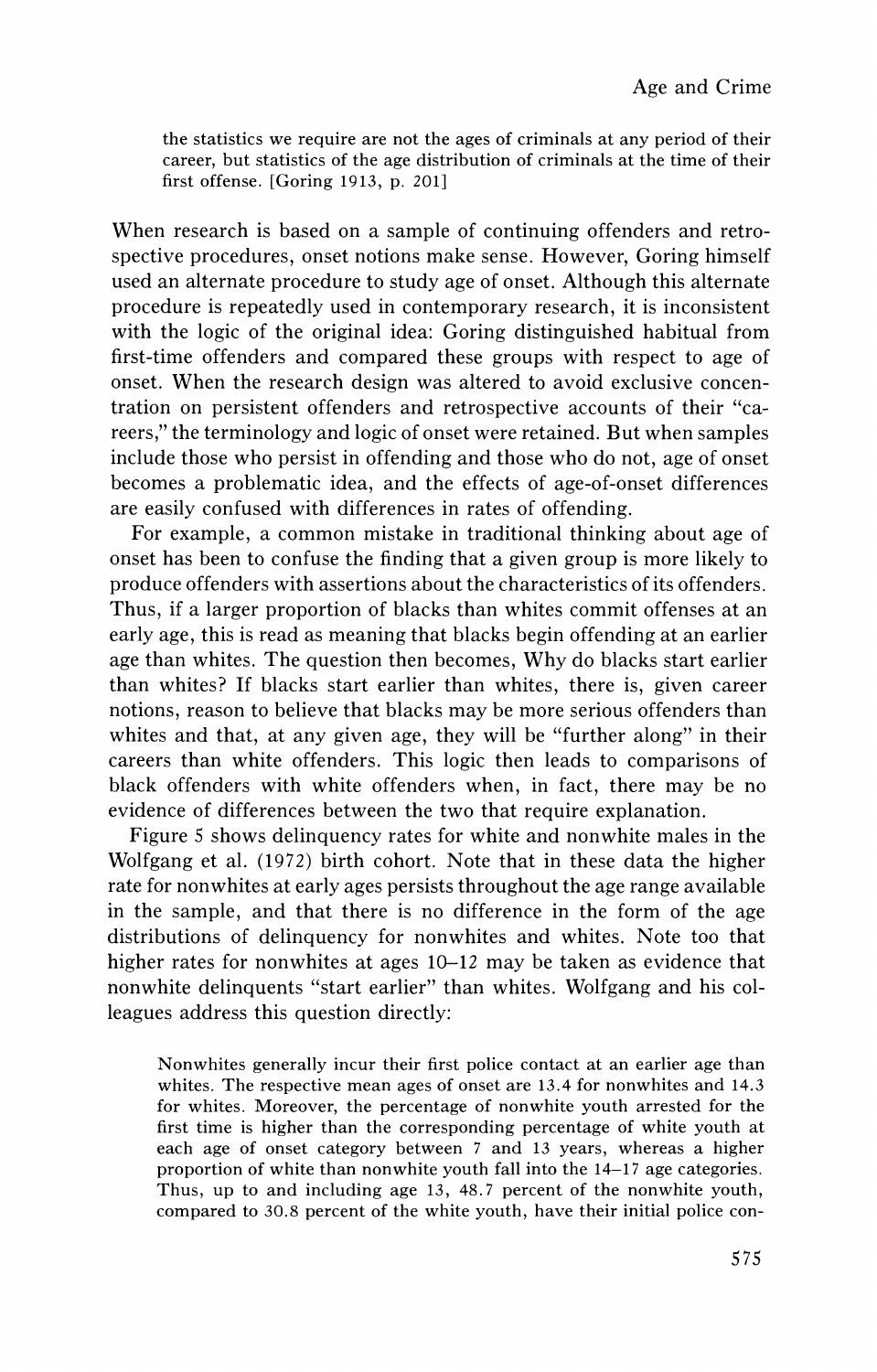tact. The trend is reversed between 14 and 17 years. [1972, p. 135; see also U.S. Department of Justice (1981-82), which reports similar findings from subsequent cohorts studied by Wolfgang]

Figure 9 compares prevalence rates for nonwhites and whites calculated from the Wolfgang et al. data. These rates appear to be perfectly consistent with the age distributions of criminality presented in figure *5.* The proportion of nonwhites "beginning" delinquency, like the proportion committing delinquent acts, is greater than the proportion of whites at all age levels. If we calculate a measure of association between race and onset at each age from seven to 17, the results are as follows: .73, .62, .68, .67, .67, .67, .64, .59, .54, .46, .43.14 These results are consistent with the Wolfgang et al. discussion just quoted. They show that when delinquency is measured by the first offense, something happens to the



AGE

FIG 9 -Prevalence rates by age and race. (Source of data: Wolfgang et al  $[1972, p.$ 901.)

<sup>14</sup> The measure of association is NW - W/NW, where NW and W are the nonwhite and white delinquency rates.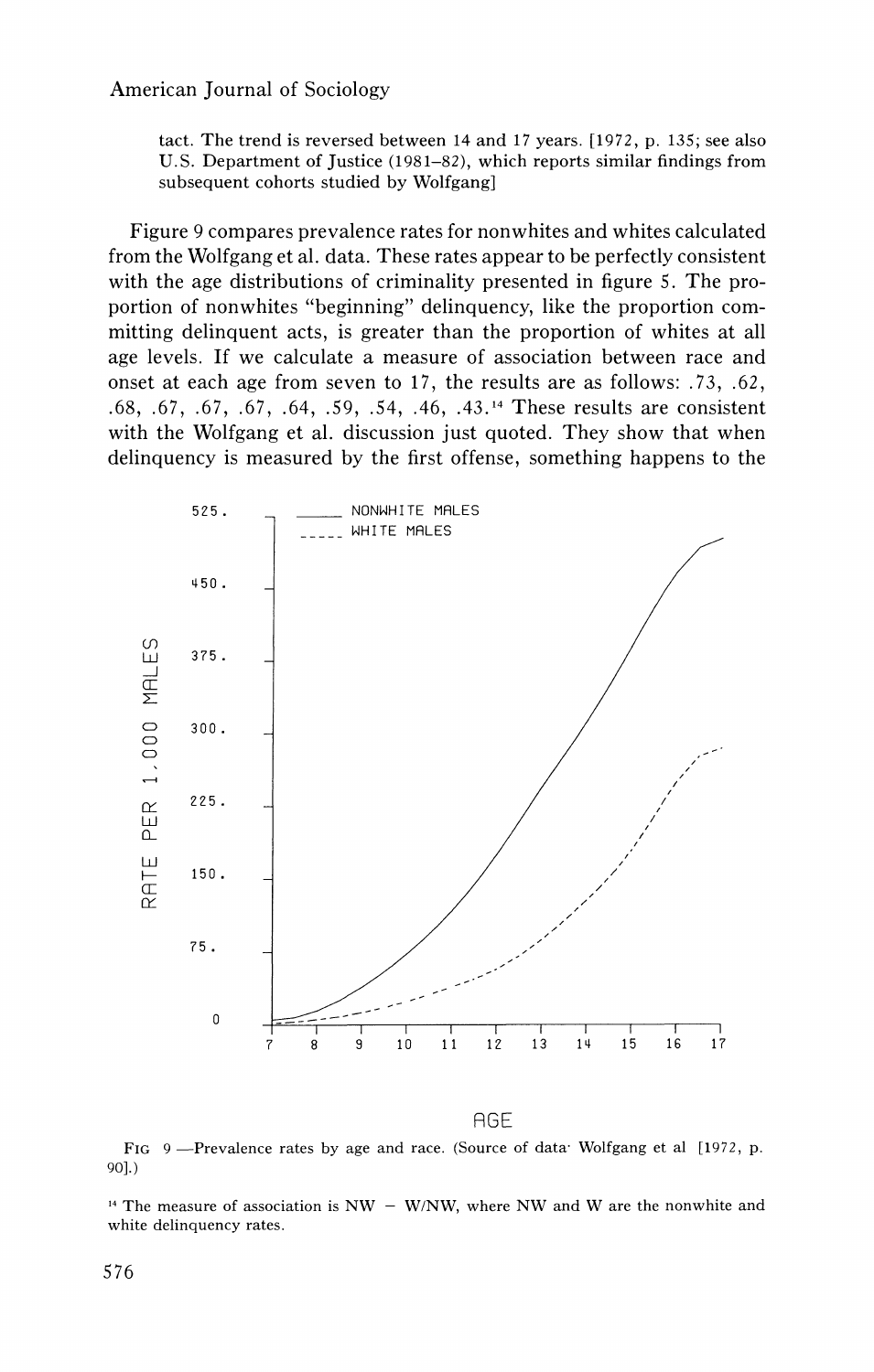race/"delinquency" relation at about age 13. The difference between nonwhites and whites begins to decline. Why? As figures 5 and 9 and the measures of association show, nonwhites are progressively more likely than whites to be and to become delinquent throughout the age range covered (at least to age 16). At about age 13, however, the proportion of nonwhites who have already become delinquent becomes sufficiently large that the relative increase in nonwhite first offenders cannot keep pace with the relative increase in white first offenders. For nonwhites to keep pace with whites between ages 13 and 17, about 55% of the entire nonwhite population (almost three-quarters of those eligible) would have to commit a *first* offense during this period. The resulting difference in relative increase, a logical necessity given differences in rates of delinquency, produces all of the age-of-onset differences described by Wolfgang and his colleagues. (In fact, at age 12 and before, the mean age of onset for nonwhites and whites is identical!)

The fact is that the longitudinal design with its age-of-onset terminology unduly complicates our explanation of its findings. In (relatively inexpensive) cross-sectional terminology, this major finding of longitudinal research may be expressed as follows: at all ages, nonwhites have higher rates of crime than whites. At any given age, therefore, nonwhite offenders are more likely than white offenders to have committed prior offenses (to be career criminals?). Since the proportion of nonwhite offenders with prior offenses approaches the theoretical limit faster than the same proportion for white offenders (because of the higher crime rate for nonwhites), at some point the proportion of "new" offenders among white offenders will be larger than the proportion of "new" offenders among nonwhite offenders. This will suggest to the unwary that whites "start later" than nonwhites. If whites start later than nonwhites, it follows that nonwhites start earlier than whites. But we have already established that the latter statement is in no meaningful sense true, just as the former statement, being a statistical necessity, is in no theoretical sense useful.

In short, it seems clear that age-of-onset terminology can be highly misleading; it can obscure otherwise straightforward facts and produce in their stead "findings" that defy rational explication. In the present case, it suggests differences between nonwhite and white offenders that are not supported by the data. As with all "career" notions, the age-of-onset question seems to lead to comparisons of offenders across groups, when the proper comparisons include those who do not offend as well.<sup>15</sup>

**<sup>&#</sup>x27;j** A similar conclusion has been reached by those studying violence prediction. For example, Monahan argues (1981, p. 111) that "the relevance of race in a person with an extensive record of violence appears minimal or nonexistent. Whatever their race, people with such records have a higher probability of future violent behavior. Such findings lead one to 'emphasize the unimportance of race as a determinant [of future violence] once the individual has been identified as a delinquent' (Hamparian, Schuster, Dinitz, and Conrad, 1978:133) "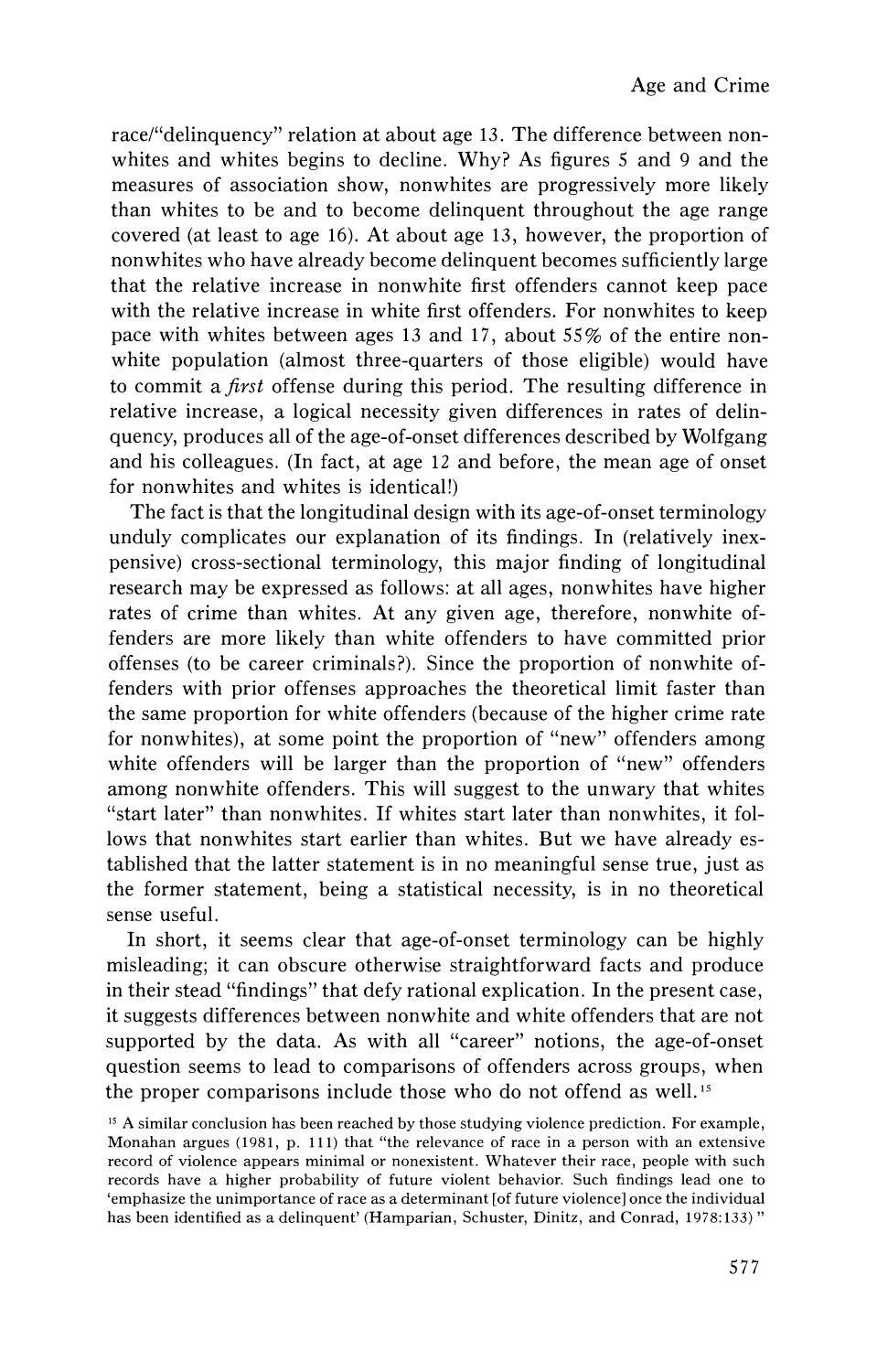### Age of Desistance

Implicit in the concept of career is some notion of behavioral stability. In most careers, end points tend to be fixed by convention or by the physical demands of the profession. Since conceptions of the natural length of a criminal career are hard to come by, the approach to this question in criminology has tended to be radically empirical. A career lasts as long as the offender continues to offend. When, then, do offenders stop offending? One way to answer this question is to follow a group of offenders over time, recording their criminal offenses. When a set period of time elapses without an offense having been committed, the offender is said to have abandoned his career. Age at last offense marks the end point of a career in crime. When age of desistance is charted, it turns out that there is considerable variation. What accounts for the fact that some offenders quit earlier than others?

This kind of question is assumed to be of singular significance and to be different from the kinds of questions criminologists uninterested in careers are likely to ask. It therefore requires a peculiar set of independent variables. Historically, the major variable in this set has been age of onset. (Age of onset serves two functions: it defines and it may explain the length of a criminal career. Separation of these two functions is often difficult.) Consider the following: "A central issue for criminal careers research is the identification of factors that discriminate between people who do and people who do not continue criminal activity after their initial police contacts. . . . Studies have found the characteristics of juvenile criminality to be the most reliable predictor of an adult criminal career. Those who engage in serious crime at an early age are the most likely to continue to commit crimes as adults" (Petersilia 1980, pp. 346-47). In the career criminal literature, this empirical relation is easily translated into a pressing theoretical issue: "But what explains an early onset of juvenile crime? Is it peer and family relationships?" (Petersilia 1980, p. 374).

Given what we know about age of onset, what would we predict about its relation to age of desistance? Recall that high-rate groups have high rates at all ages. From this it follows that high-rate groups will have high rates of recidivism (repeated offending). Since repeated offending defines a criminal career, it follows that high-rate groups will have high rates of "career offenders." It follows further that there is nothing of particular etiological significance in the concepts of "age of onset," "age of desistance," and "criminal career"—that there is nothing in these concepts not found in the concept of criminality itself.

A possible empirical objection to our conclusion would be a finding that rates of desistance are a function of rates of initial offending such that those who "start earlier" "quit earlier." Invariant age distributions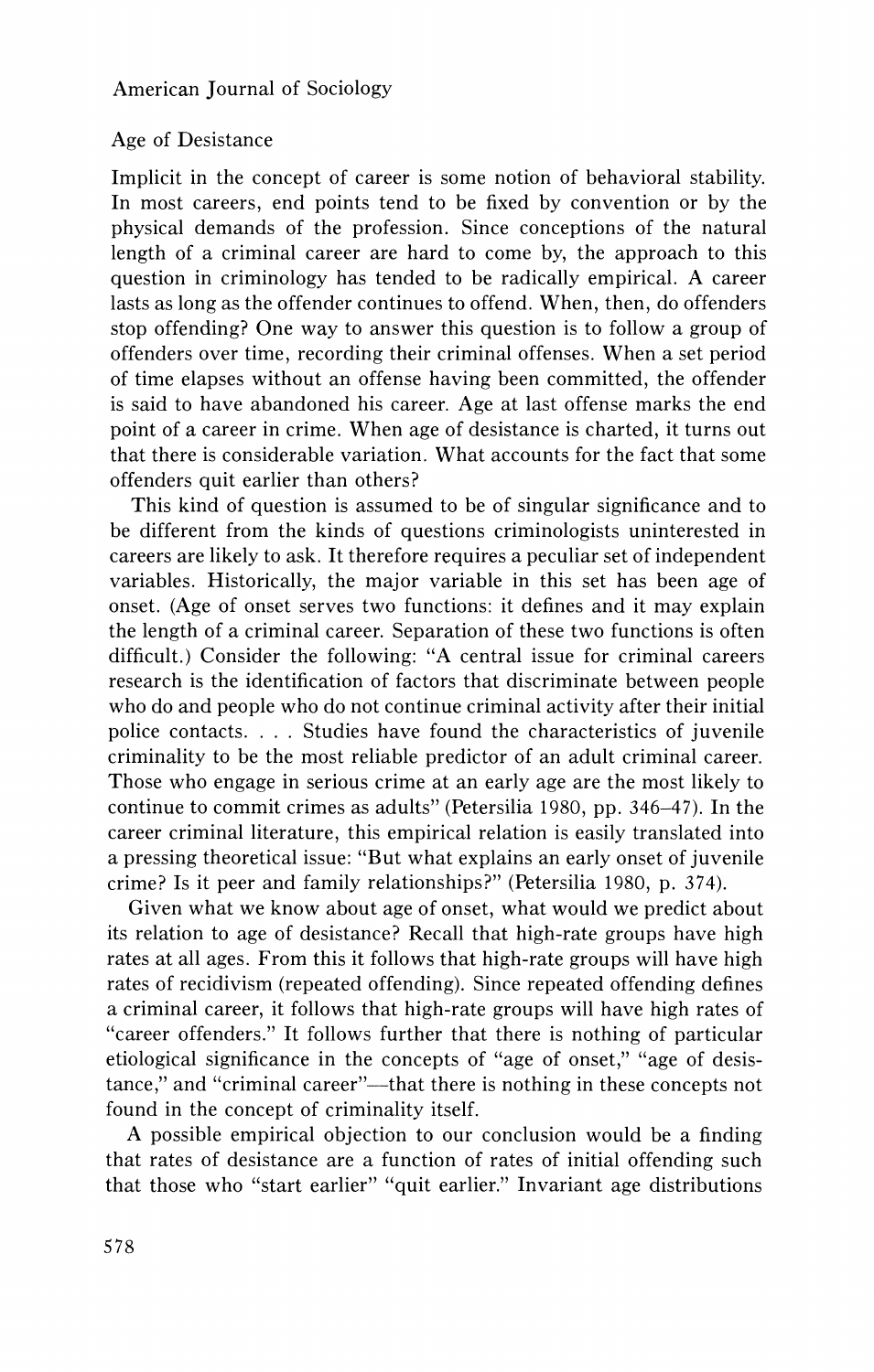preclude this possibility. No group with relatively high rates early and relatively low rates late has been discovered.

### 6. THE LONGITUDINAL STUDY IS NOT REQUIRED TO STUDY THE CAUSES OF CRIME

Age, career, and associated notions are considered so important by contemporary criminologists that the longitudinal or cohort study is approaching required status. Longitudinal logic is sometimes said to be necessary for adequate theory (Elliott et al. 1979), and longitudinal research is often said to be "superior to cross-sectional if one is primarily interested in drawing causal inferences" (Petersilia 1980, p. 337).

If our position is correct, the emphasis on this research design is unjustified and potentially misleading. We readily grant that the bulk of the evidence against exclusive reliance on longitudinal studies has been provided by longitudinal studies themselves. These studies repeatedly show the value of cross-sectional research and the risks of longitudinal analysis. For example, Shannon (1978) analyzes and compares 1942 and 1949 cohorts in Racine, Wisconsin. The purpose is to determine "which categories of people: are most likely to engage in delinquent behavior, will cease delinquent behavior as they grow older, or will continue into adult criminal activity" (1978, p. 3). We have argued that the first question leaves nothing for the others. Shannon appears to disagree, asserting that "age at first police contact is the best predictor of juvenile delinquency seriousness scores, these scores in turn the best predictor of intermediate seriousness scores, and finally, intermediate scores the best predictor of adult seriousness scores" (1978, p. 5). He also says that historical differences account for an "earlier onset of careers" (1978, p. 7) in the 1949 cohort and that the existence of "a relationship between more frequent and more serious [police] contacts early in life and continuity in careers cannot be denied" (1978, p. 11). Let us examine these statements within our perspective. "Age at first police contact" must mean "police contact before a given age" (otherwise Shannon would be attempting to predict juvenile delinquency seriousness scores for offenders whose first contacts were in adulthood). This statement thus reduces to the assertion that delinquency predicts delinquency. The "earlier onset of careers" in the 1949 cohort simply reflects a higher rate of crime in this cohort (and tells us the source of the idea that delinquents today "start earlier" than they once did). The relationship between frequent and serious police contacts early in life and "continuity in careers" can be similarly explained.

The correlates of "police contact at an early age" identified by Shannon in his longitudinal study (1978, p. *5 )* are consistent with the correlates of delinquency and criminality repeatedly reported in cross-sectional re-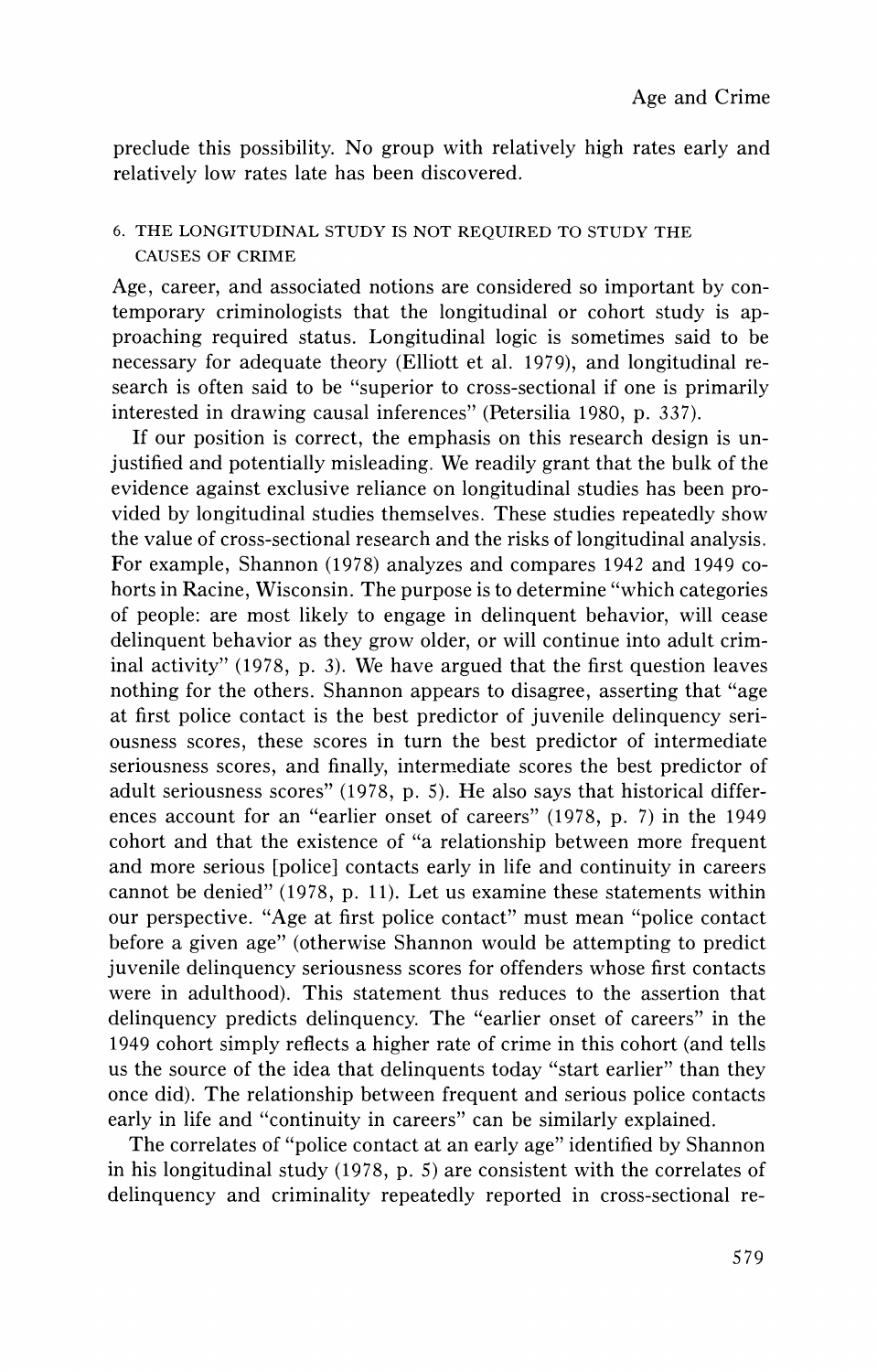search, whether or not such research had access to age-of-onset information. This is true because "delinquency at an early age" is nothing more than delinquency, and age does not interact with any known causal variables in its effect on crime. Therefore, identification of the causes of crime at one age suffices to identify them at other ages as well, and little substantive benefit accrues to the longitudinal design for the study of crime causation.

# Life-Course Explanations

Age is correlated with important events thought to be related to crime, such as leaving school, marriage, and gainful employment, but its effects on crime do not appear to depend on these events. Age affects crime whether or not these events occur. We described the data on employment status earlier. Good research indicates that marriage does not affect delinquency either:

Marriage has often been invoked as the reason for the observed decrease in convictions after age 18, and indeed as the most effective treatment for delinquency. The Cambridge study found that both official and self-reported delinquency decreased between 18 and 21. Men who married during this period were compared with those who stayed single, to see if the married group decreased more. The groups didn't differ in official or self-reported delinquency at age 21, even after attempts were made to match them up to the date of the marriage. [Farrington 1979, p. 314; see also Tittle 1980]

Although not designed as direct tests of life-course questions, studies of crime during military service are, in our view, also consistent with the argument that life-course change cannot account for the age effect (Glueck and Glueck 1968, chap. 12). The persistence of the age effect in incarcerated populations casts doubt on the assumption that such status changes as marriage, parenthood, or employment are responsible for decreases in criminality associated with age. Perhaps more fundamentally, the stability of the age effect across societies and demographic groups would not be expected were life-course factors responsible for an "apparent" age effect.

Theories that try to explain the age effect by relying on life-course events will always sound plausible. Their plausibility stems from the fact that the age effect is confounded with the effects of its correlates. (For example, marriage and "settling down" do go together because age predicts them both.) Age is correlated with beliefs and practices themselves correlated with crime-for example, respect for authority, punitiveness toward offenders, church attendance-but we believe that these correlates are not responsible for the age effect. Although crime-relevant beliefs and practices indeed vary greatly over the life cycle, the data suggest the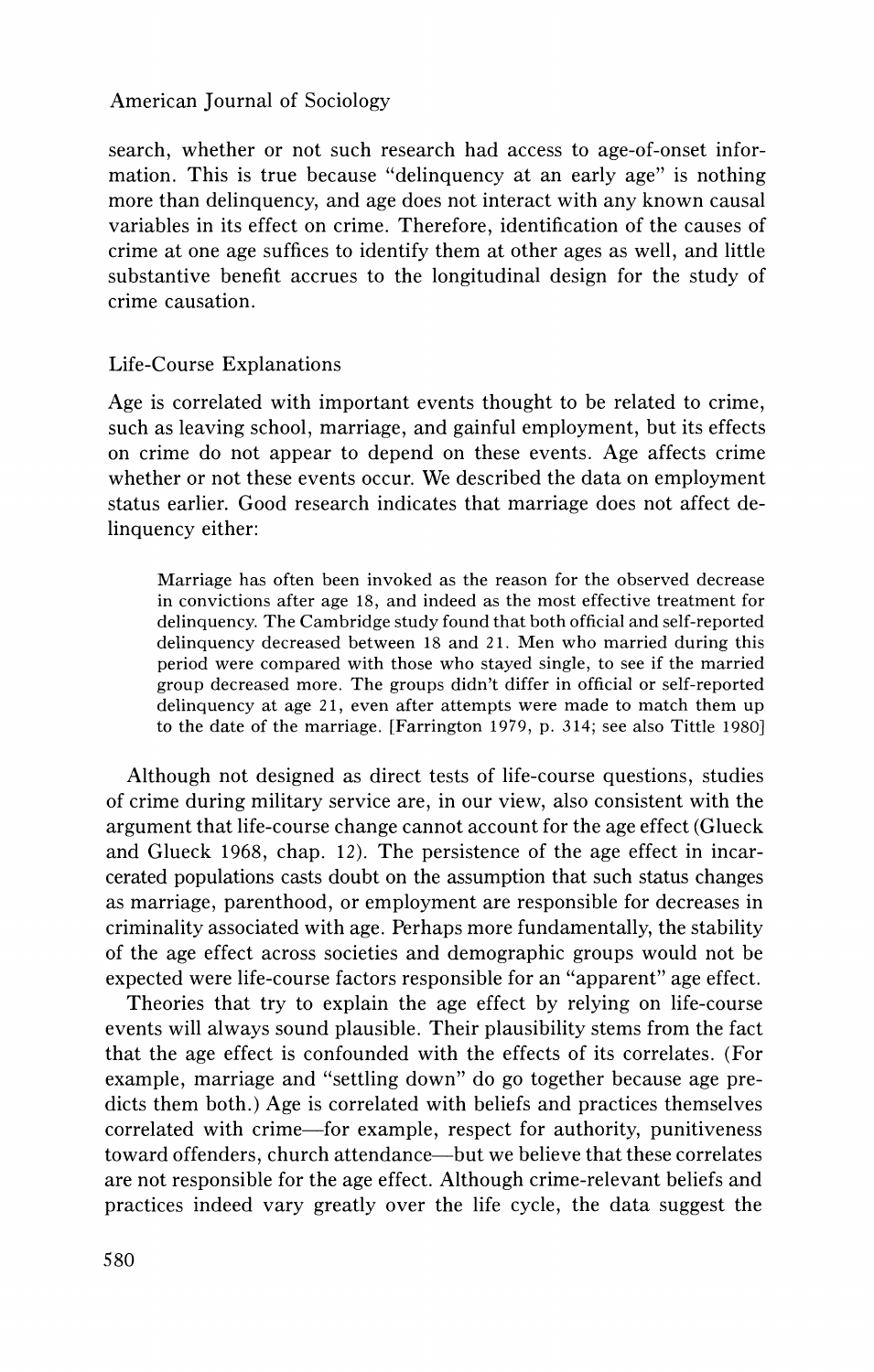effects of age will be found in all categories of these beliefs and practices. Once again, the plausibility of explanations of the age effect based on such correlates results from the universal tendency to assign the effects of age to its correlates. The statistical difficulties inherent in this tendency are obvious once it is realized that none of these correlates can compete with age in predicting criminality.

### Implications

Age is everywhere correlated with crime. Its effects on crime do not depend on other demographic correlates of crime. Therefore it cannot be explained by these correlates and can be explained without reference to them. Indeed, it must be explained without reference to them.

Although correlated with crime, age is not useful in predicting involvement in crime over the life cycle of offenders. For predicting subsequent involvement, to know that a child of 10 has committed a delinquent act is no more useful than to know that a child of 15 has done so. The implications of this fact for contemporary research practice are profound. It denies, for example, the suggestion (at the heart of the longitudinal survey and the career criminal notion) that "prevention and treatment efforts should be concentrated on those boys who begin their criminal careers early in life" (Farrington 1979, p. 301).<sup>16</sup>

Our argument also implies that the traditional division of the etiological problem into juvenile and adult segments is unlikely to be useful. Because

l6 We are grateful to Alfred Blumstein for stubbornly arguing this point until we were at last convinced that he was correct. Research evidence apparently contrary to this position is frequently reported. For example, "based on a preliminary analysis of the subjects in the 1959-1965 cohort who have already reached adult status, the researchers [Wolfgang et al. 19721 find that the age of onset of criminal activity is a key predictor of the offender's subsequent career as an adult. . . . The most active offenders in the Philadelphia sample commit their first offense around the ages of 10 or 11, and the least active commit their first-and generally-only offense at age 17" **(U** S. Department of Justice 1981-82, p. 11). Let us try once more to clarify this issue. We say age is irrelevant in predicting subsequent criminality. Longitudinal researchers appear to say age is the key predictor They present evidence. What does this evidence look like? Once again, the evidence is a relation between delinquency as measured at various points in time, say  $t-1$ ,  $t-2$ , and  $t-3$ . If early onset is crucial, does this mean that  $t-1$  delinquency predicts  $t-3$  delinquency better than does  $t-2$ delinquency? The answer, consistent with common sense and the results of longitudinal research, is obviously no. Is an offender who commits five and only five offenses at age 17 less likely to commit offenses as an adult than an offender who commits five and only five offenses at age 12? Again, the obvious answer is no. What, then, does it mean to say that age of onset is a key predictor of adult criminality? It probably means that **looking** back over the careers of offenders, one finds that those who have committed many offenses over a long period of time have also committed offenses when they were quite young. If so, it is (1) not clear how things could be otherwise and (2) not clear why longitudinal studies are required to look back at the records of offenders. Coupling onset and career notions with longitudinal research clearly suggests the possibility of identifying career offenders at the onset of their careers. As far as we can determine, no longitudinal study to date has identified, or even attempted to identify, the onset of a career in crime at the time of onset.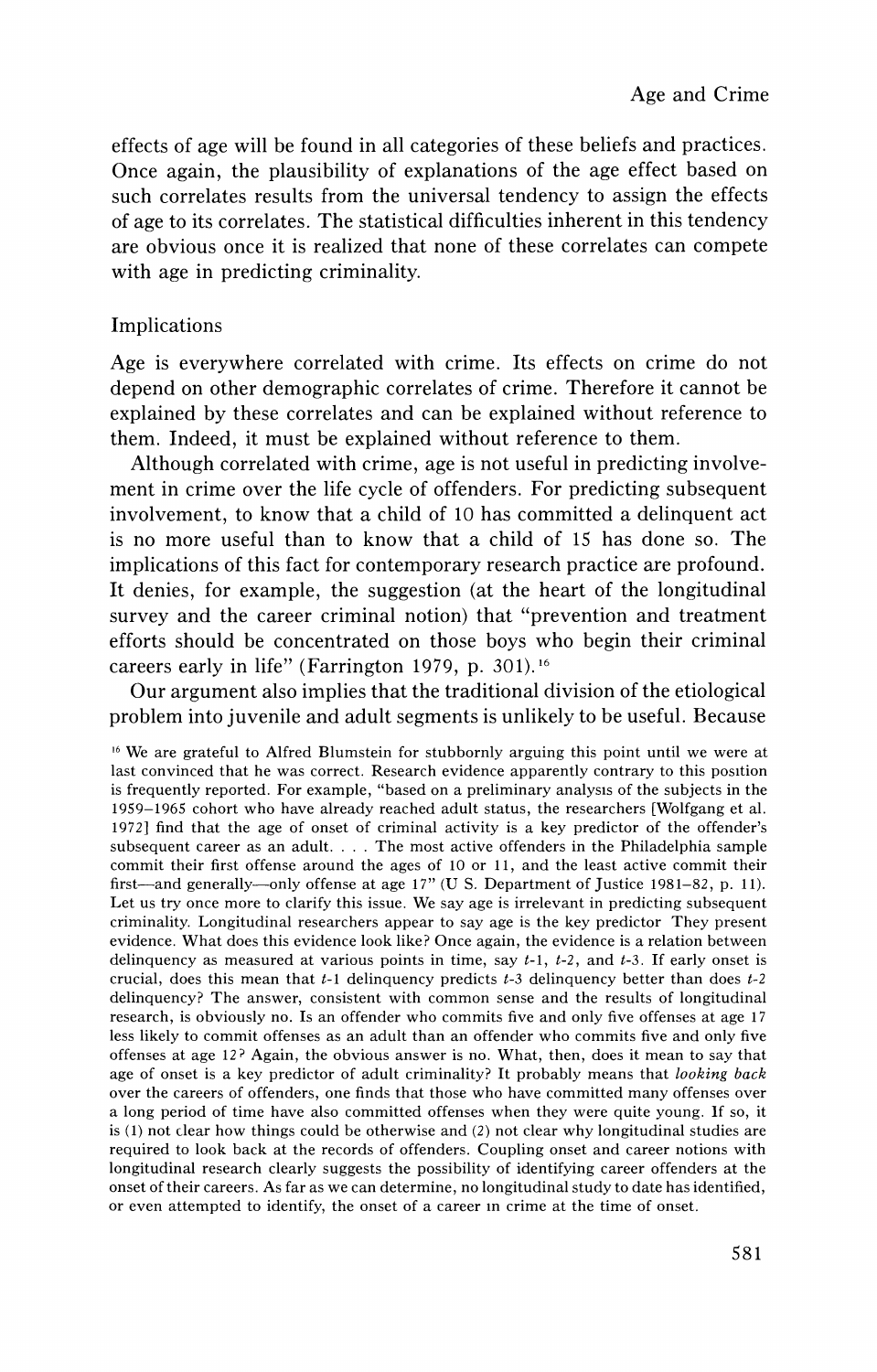the causes of crime are likely to be the same at any age, the choice of sample should depend on the complexity of the theoretical argument and the causal analysis it presupposes. Resources should not be devoted to establishing the effects of a variable whose influence on crime is noncontroversial and theoretically uninteresting, especially when, almost by definition, examination of the effects of this variable precludes adequate examination of the effects of theoretically intriguing variables.

Funding agencies seem convinced by researchers that the longitudinal study is necessary for the proper study of crime (see, e.g., National Institute of Law Enforcement and Criminal Justice 1979). The alleged necessity of the longitudinal study is apparently based on a combination of substantive and methodological considerations. The major substantive consideration appears to be the age effect. The methodological considerations derive from the experimental model, because of which it is claimed that the longitudinal design is unique in its ability to resolve the question of causation. Our critique here focuses on the substantive justification for the longitudinal study. At the same time, however, we are not convinced that the longitudinal study offers solutions to causal questions commensurate with its costs. As we have shown, the conceptual apparatus generated by longitudinal thinking has been very misleading. This design has been oversold to criminology at high substantive and economic costs.

#### REFERENCES

- Allen, Harry E., Paul Friday, Julian Roebuck, and Edward Sagarin. 1981. *Crime and Punishment.* New York: Free Press.
- Besson, Antonin. 1961. *Seuils d'âge et législation pénale*. Paris: University of Paris.
- Best, Harry. 1930. *Crime and the Criminal Law in the United States.* New York: Macmillan
- Blau, Judith R., and Peter M. Blau. 1982. "Metropolitan Structure and Violent Crime." *American Sociological Review* 47: 114-29.
- Blumstein, Alfred, and Jacqueline Cohen 1979. "Estimation of Individual Crime Rates from Arrest Records." *Journal of Criminal Law and Criminology* 70:4.
- Callcott, Mary Stevenson. 1935. *Russian Justice.* New York: Macmillan.
- Connor, Walter. 1970. "Juvenile Delinquency in the U.S.S.R.: Some Quantitative and Qualitative Indicators." *American Sociological Review* 35:283-97.
- DeFleur, Lois B. 1970. *Delinquency in Argentina.* Pullman: Washington State University Press.
- Elliott, Delbert S., Suzanne S. Ageton, and Rachelle J. Canter. 1979. "An Integrated Theoretical Perspective on Delinquent Behavior" *Journal of Research in Crime and Delinquency* 16:3-27.
- Elliott, Delbert S., Suzanne S. Ageton, and David Huizinga. 1978. "1977 Self-reported Delinquency Estimates by Sex, Race, Class, and Age." Mimeographed. Boulder, Colo.: Behavioral Research Institute.
- Ellis, Desmond, Harold G. Grasmick, and Bernard Gilman. 1974. "Violence in Prisons: A Sociological Analysis." *American Journal of Sociology* 80:16-43
- Empey, LaMar T. 1978. *American Delinquency.* Homewood, Ill.: Dorsey.
- Farrington, David. 1979. "Longitudinal Research on Crime and Delinquency." *Crime and Justice: An Annual Review of Research,* edited by Norval Morris and Michael Tonry. Vol. 1. Chicago: University of Chicago Press.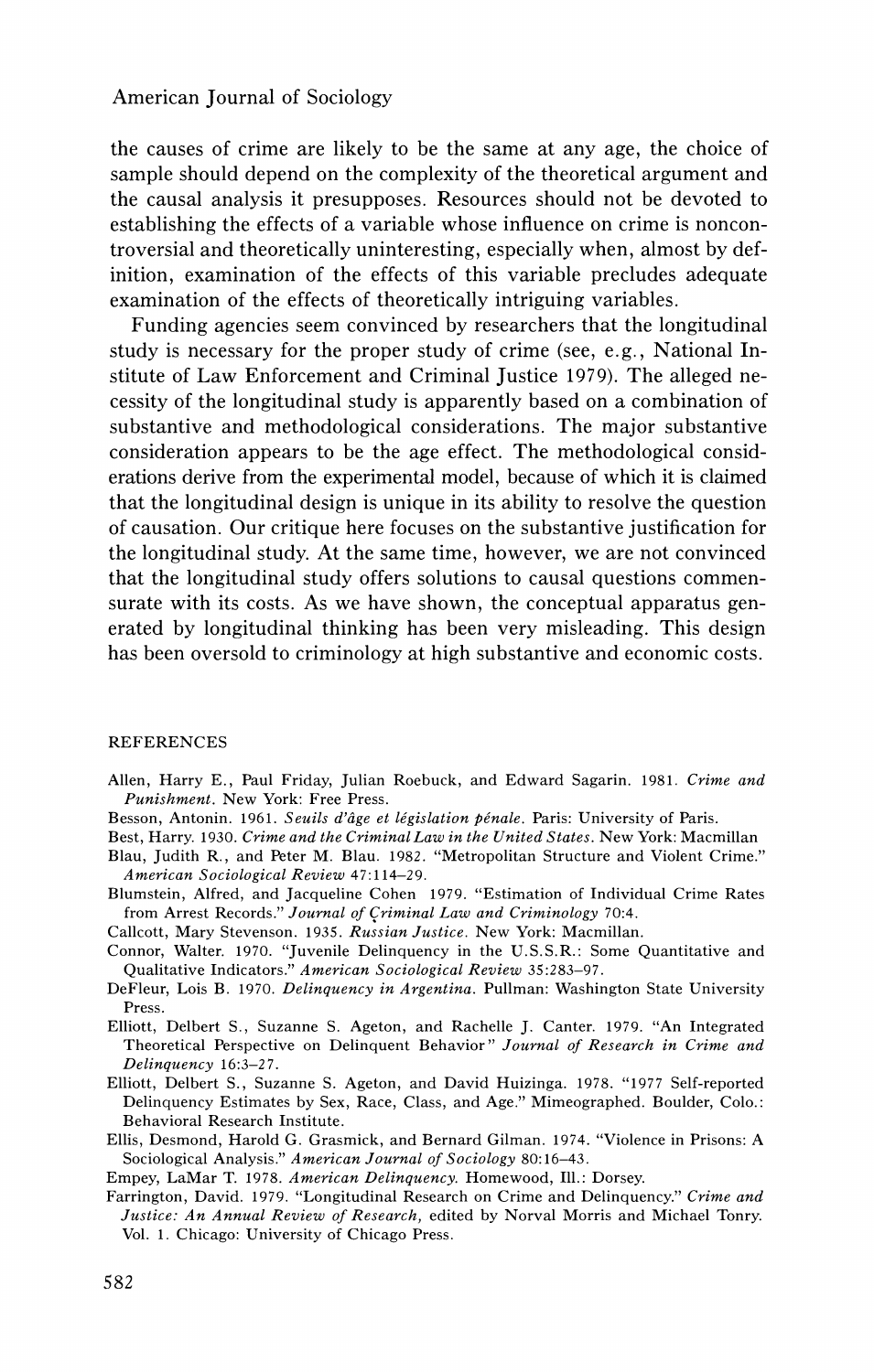*Flanagan, Timothy. 1979. "Long-Term Prisoners." Ph.D. dissertation, State University of New York at Albany.* 

-. *1981. "Correlates of Institutional Misconduct among State Prisoners." Mimeographed. Albany, N.Y.: Criminal Justice Research Center.* 

*Galtung, Johan 1967. Theory and Methods of Social Research. New York: Columbia University Press* 

Glaser, Daniel. 1978. Crime in Our Changing Society. New York: Holt, Rinehart & Winston.

- *Glueck, Sheldon, and Eleanor Glueck. 1968. Delinquents and Nondelinquents in Perspective. Cambridge, Mass.: Harvard University Press.*
- -. *1970. Toward a Typology ofJuvenile Offenders. New York: Grune* & *Stratton. Goring, Charles. 1913. The English Convict. Montclair, N.J.: Patterson Smith.*
- *Greenberg, David F. 1979. "Delinquency and the Age Structure of Society." Pp. 586-620 in Criminology Review Yearbook, edited by Sheldon L. Messinger and Egon Bittner. Beverly Hills, Calif* : *Sage.*
- *Hirschi, Travis. 1969 Causes of Delinquency. Berkeley and Los Angeles: University of California Press.*
- Jacquart, Camille, n.d. La Criminalité belge: Essais de statistique morale, 1868-1909, n.p.
- *Jensen, Gary F., and Dean G. Rojek. 1980. Delinquency: A Sociological View. Lexington, Mass.. Heath.*
- *Kornhauser, Ruth. 1978. Social Sources of Delinquency. Chicago: University of Chicago Press.*
- *Mabli, Jerome, Charles Holley, Judy Patrick, and Justina Walls. 1979. "Age and Prison Violence." Criminal Justice and Behavior 6.175-86.*
- *McClintock, Frederick H., and H. Howard Avison. 1968. Crime in England and Wales. London: Heinemann.*
- *McCord, Joan. 1979. "Some Child-rearing Antecedents of Criminal Behavior in Adult Men." Journal of Personality and Social Psychology 37:1477-86.*
- *Mannheim, Hermann. 1965. Comparative Crinzinology, vol. 2. London: Routledge* & *Kegan Paul.*

*Matza, David. 1964. Delinquency and Drift. New York: Wiley.* 

*Monahan, John. 1981. Predicting Violent Behavior. Beverly Hills, Calif.: Sage.* 

- *National Institute of Law Enforcement and Criminal Justice. 1979. "Criminal Justice Research Solicitation: Interdisciplinary Research on the Correlates, Causes and Control of Criminal Violence." Mimeographed Washington, D.C.. Department of Justice.*  Monahan, John. 1981. *Predicting Violent Behavior*. Beverly Hills, Calif.: Sage.<br>
National Institute of Law Enforcement and Criminal Justice. 1979. "Criminal Justice Re-<br>
search Solicitation: Interdisciplinary Research on
- *Neison, Francis G. P. 1857. Contributions to Vital Statistics. London. Simpkin, Marshall. New York State 1976. Characteristics of Inmates under Custody. Albany, N Y.: Department*
- *of Correctional Services, Division of Program Planning, Evaluation, and Research.*
- *the Budget. Petersilia, Joan. 1980. "Criminal Career Research: A Review of Recent Evidence." Crime and Justice: An Annual Review of Research, edited by Norval Morris and Michael Tonry. Vol 2. Chicago. University of Chicago Press.*
- Peterson, Mark, and Harriet Braiker. 1980. *Doing Crime*. R-2200-DOJ. Santa Monica, *Calif.. Rand.*
- *Ponti, Gianluigi 1962. "Studio statistic0 sulla criminalita senile." Quaderni di criminologia clinica 4: 145-78.*
- *Quetelet, Lambert A J 1969. A Treatise on man. Gainesville, Fla.: Scholars' Facsimiles*  & *Reprints.*
- *Rangol, Alfred-Johannes. 1962. "Die Straffalligkeit nach Hauptdeliktsgruppen und Alters*klassen 1884 bis 1958." Monatschrift für Kriminologie und Strafrechtsreform 15:157-75.

*Reckless, Walter. 1973. The Crime Problenz. Englewood Cliffs, N.J.: Prentice-Hall.* 

- *Rowe, Alan R* , *and Charles R. Tittle. 1977. "Life-Cycle Changes and Criminal Propensity." Sociological Quarterly 18:223-36.*
- *Shannon, Lyle 1978. "Predicting Adult Criminal Careers from Juvenile Careers." Paper presented at the 30th meeting of the American Society of Criminology, Dallas.*
- *Siegel, Larry J., and Joseph J Senna. 1981. Juvenile Delinquency. St. Paul, Minn.: West. Sutherland, Edwin H., and Donald R. Cressey. 1970. Criminology, 8th ed. Philadelphia: Lippincott.*